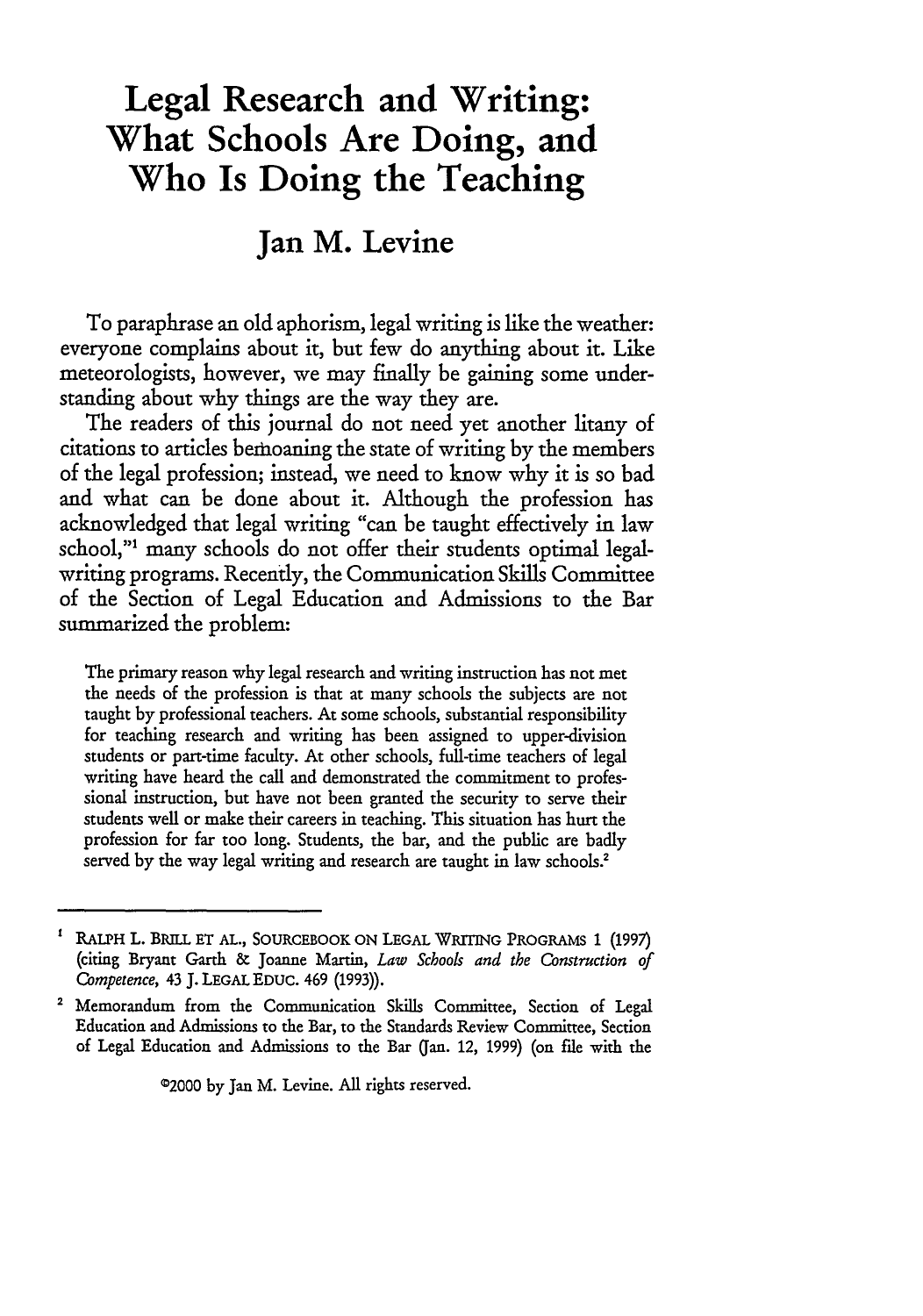This article shows who is teaching legal writing at the turn of the century, and which law schools have programs that reflect either sound investment in the writing abilities of future lawyers or shortsighted penury.

## A Brief Description of Prior Surveys

The first major published report of a national survey of legalwriting programs appeared in 1973.<sup>3</sup> It was nearly ten years before a second national survey on legal writing appeared.4 It took another decade before the Legal Writing Institute (LWI) began conducting regular surveys in an effort to get a better picture of legal-writing programs in American law schools. LWI conducted national surveys in 1990,<sup>5</sup> 1992, and 1994.<sup>6</sup> In 1997, the Association of Legal Writing Directors (ALWD) conducted a more focused survey of directors of writing programs. 7 Follow-up surveys addressing broad issues and concerns were jointly sponsored by ALWD and LWI in 19988 and **1999.9**

author), *reprinted in Words from the Podium,* SCRIVENER (Scribes **-** Am. Soc'y of Writers on Legal Subjects, Fayetteville, Ark.), Winter 1999, at 2.

Marjorie Dick Rombauer, *Fint-Year Legal Research and Writing: Then and Now,* 25 **J.** LEGAL **EDUC.** 538 (1973) (reporting on questionnaires distributed in 1970).

Anita L. Morse, *Research, Writing, and Advocacy in the Law School Curriculum, 75* **LAW** LIBR.J. **232 (1982).**

s JilJ. Ramsfield, *Legal Writing in the Twenty-First Century: The First Images,* **1 LEGAL WRrmING** 123 **(1991).**

**<sup>6</sup>**JiUIJ. Ramsfield, *Legal Writing in the Twenty-First Century: A Sharper Image, 2* **LEGAL** WRING 1 **(1996)** *(A Sharper Image)* (comparing the results of the three surveys conducted in **1990, 1992,** and 1994 under the auspices of the Legal Writing Institute).

*<sup>7</sup>* Association of Legal Writing Directors, *1997 Survey Results* (conducted by Louis J. Sirico, Jr.) (copy on file with the author).

Association of Legal Writing Directors **&** Legal Writing Institute, *1998 Survey Results* (conducted by Louis J. Sirico, Jr.) (copy on file with the author).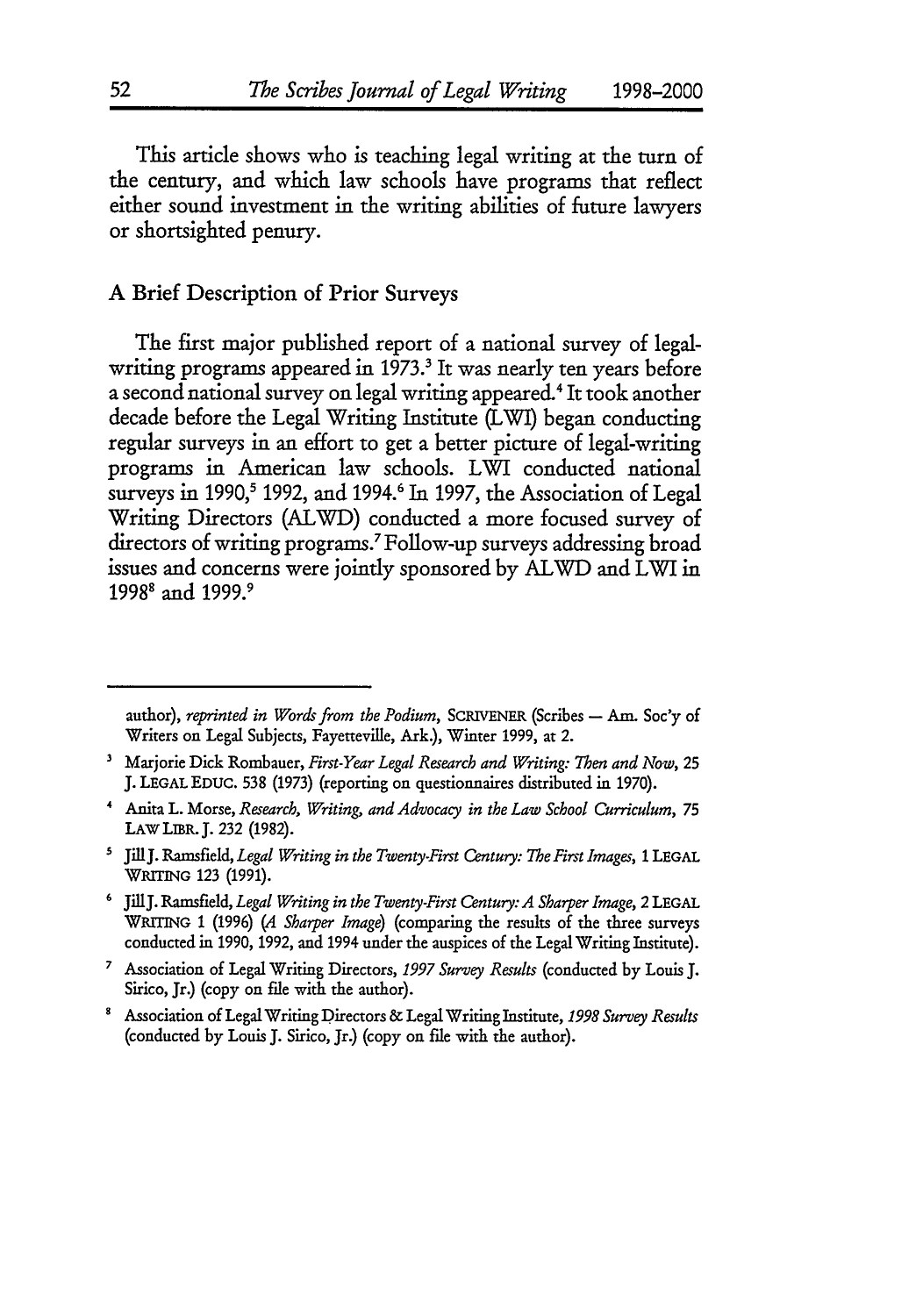Although these and other surveys<sup>10</sup> produced valuable information, the collected data have been summarized only in the aggregate: generic statistics on items such as salary averages and ranges, teaching loads, and the percentages of schools using particular models of instruction. Rather than report only that a percentage of schools do this or that, this article names names. It reports on the instructional models and the status of the teachers at all ABAaccredited law schools. No other published report has ever done that.

There are obvious political ramifications. For law faculty, the grass is either much greener or totally brown on the other side of the hill: faculty and administrators love to compare their schools to others, emulating schools higher in status and competing with their intellectual or geographic neighbors for students, contributions, prestige with the bench and bar, and that elusive character of "status." In the next century, the quality of a law school's writing program is likely to weigh in as a significant factor in this competition.

## Why the Data Was Collected, and Where It Came From

In the fall of **1998** and spring of **1999,** the Temple Law School faculty were considering whether to lift the contract cap on the full-time legal-writing teachers who joined the faculty in 1996.<sup>11</sup> (If a contract is capped, it cannot be renewed after a set time, which may range from two to seven years.) The Temple faculty did vote

**<sup>&#</sup>x27;** Association of Legal Writing Directors & Legal Writing Institute, *1999 Survey Results* (conducted by Jo Anne Durako) (copy on file with the author); see essay in this issue of scRIBEs, at p. 87.

*to See, e.g.,* Jan M. Levine, *Voices in the Wilderness: Tenured and Tenure-Track Directors and Teachers in Legal Research and Writing Programs,* 45 **J.** LEGALEDUC. 530 (1995).

**it** For background, see Jan M. Levine, *Leveling the Hill of Sisyphus: Becoming a Professor of Legal Writing,* 26 FLA. STATE **U.** L. REV. 1067, 1071 note **17,** 1077 note 34 **(1999)** *(Sisyphus).*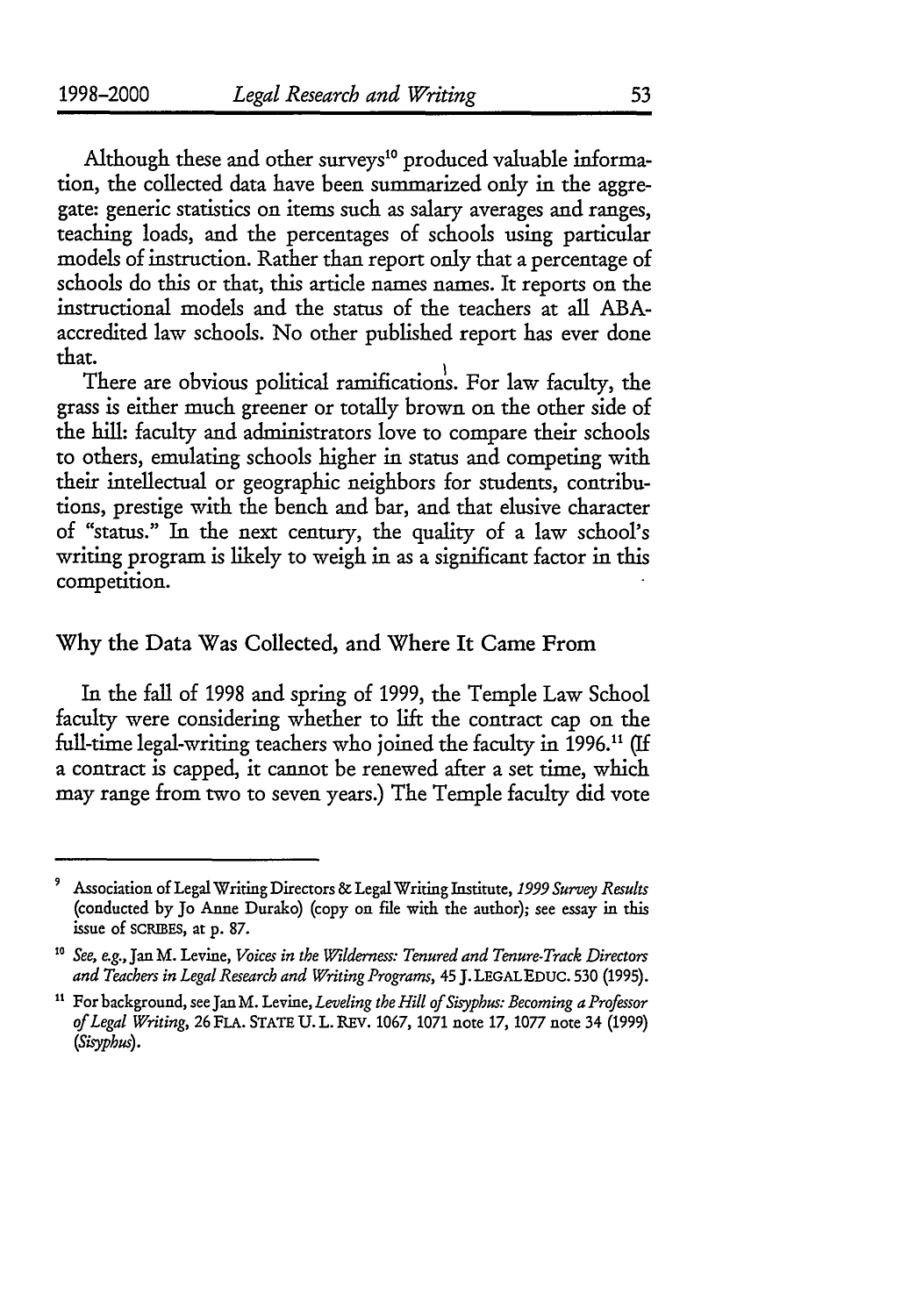to remove the cap, and the last step will be formal ratification of a collective-bargaining agreement in the fall of 2000.

To assist in the decision-making process at Temple, I prepared a comprehensive chart listing each law school in the nation. I have included the chart here for the same reasons I offered it to the Temple faculty: it depicts in helpful detail the state of affairs nationwide. Regardless of whether one seeks to defend or deride the status quo, an understanding of the landscape is essential.

The chart first shows whether the writing program for that school is under the stewardship of a director, and whether the director is on tenure track or a contract. It then indicates whether the people teaching legal writing at the school are tenured (or tenure-eligible) full-time legal-writing professors, doctrinal professors, adjunct instructors, or students. For the schools with full-time writing professors, the chart shows whether the professors are tenured, on tenure track, on uncapped contracts, or on capped contracts. If the director or the other faculty teaching legal writing are either tenured or on tenure track, the notations explain whether they are legal-writing professionals (with their primary responsibility being legal writing), tenured or tenure-track doctrinal professors (who are in charge of the writing program), assistant or associate deans, clinicians, or librarians.

To gather the data for the chart, I asked questions of all subscribers to the DIRCON and LEGWRI-L e-mail listservs for legalwriting directors and teachers. The DIRCON listserv has over 200 subscribers, consisting of legal-writing directors at most of the nation's law schools. The general LEGWRI-L listserv has over 400 additional subscribers. I also visited websites for all schools from which I did not receive responses, and received additional help from the leadership of ALWD and LWI, as well as the sales staff of Aspen Law & Business, a leading publisher of legal-writing texts. The project took on meaning beyond its intended use at Temple. I posted preliminary charts on the two listservs from the fall of 1998 to the spring of 2000, and from the responses received I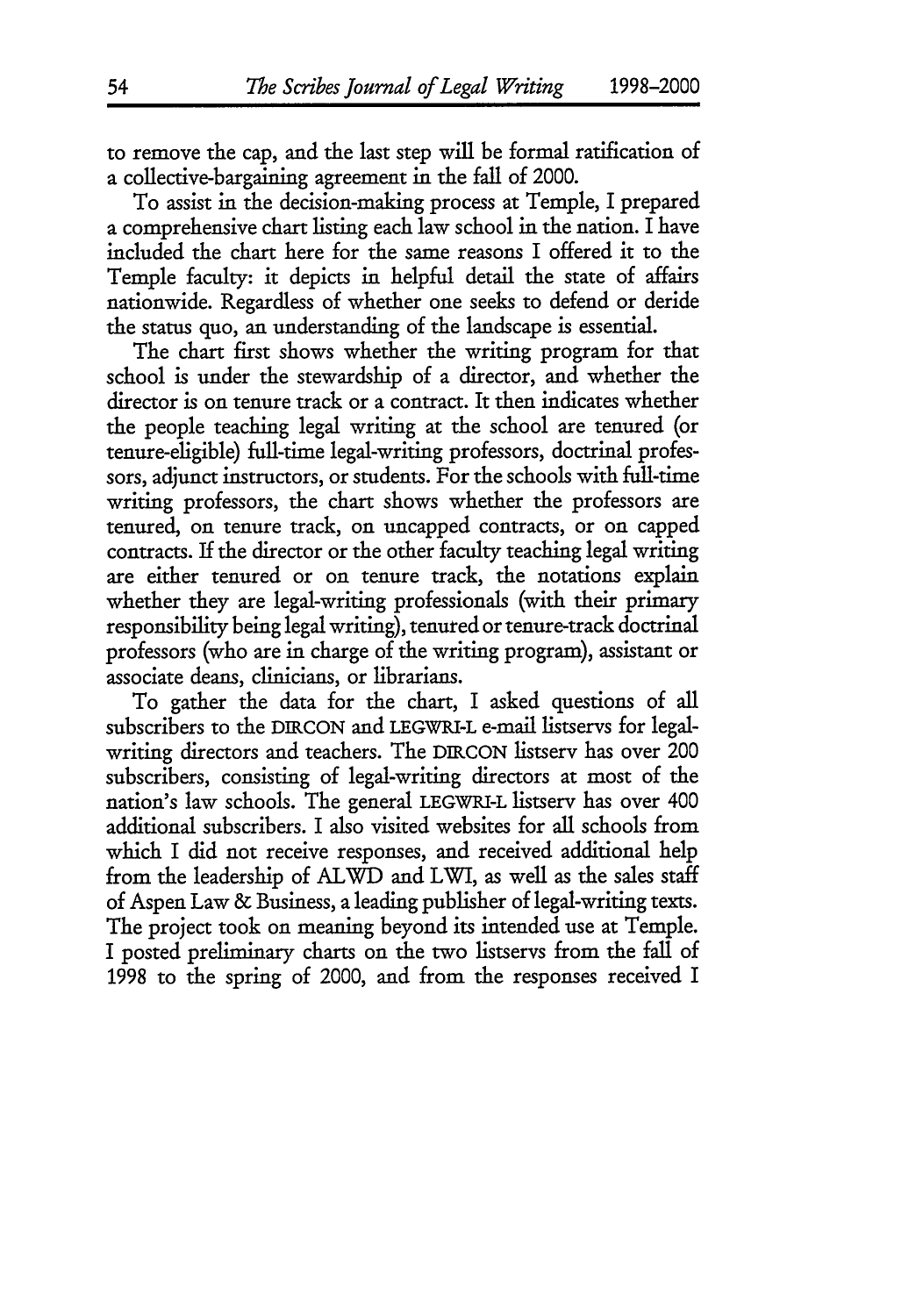compiled the final version.<sup>12</sup> The chart covers 185 schools, a total that includes all law schools that are fully or provisionally accredited by the American Bar Association, and two other schools that are undergoing review or have announced an intention to apply.

Gathering and summarizing these data was like trying to bit a moving target that is constantly changing shape and direction. Yet although there may be an inaccuracy here or there because of recent changes or incomplete information from a handful of schools, this chart is the most complete and reliable picture we have to date. The chart reflects the situation at the conclusion of the spring semester of the 1999-2000 academic year. Programs are grouped according to the design in effect for the 1999-2000 academic year, but the chart also includes notes about changes in program design and faculty status for the 2000-2001 academic year.

### Who and Where We Were in 1999-2000

Let's start with the good news, by examining the predominant model of providing legal-writing instruction: full-time legal-writing professors. This is the newest model, insofar as legal writing is concerned;<sup>13</sup> of course, it has long been the predominant model of providing law-school instruction, at least since Langdell's day. At 122 law schools, or 66%, the primary instructional responsibility is borne by full-time legal-writing faculty, most of whom consider themselves to be legal-writing professionals.14 Ninety-five of those schools, or 51% of all law schools, do not impose arbitrary limits

**<sup>12</sup>** For future versions of the chart, please contact the author or visit the ALWD website at <http://www.alwd.org>.

**<sup>&</sup>quot;** See Rombauer, supra note **3,** at 543 (reporting, almost 30 years ago, that 16 schools used students in combination with faculty members (sometimes with attorneys as well), 12 schools used "short-term instructors," and "the remainder relied primarily on faculty members, both regular and library.").

<sup>&</sup>lt;sup>14</sup> See Ramsfield, supra note 5, at 126-30.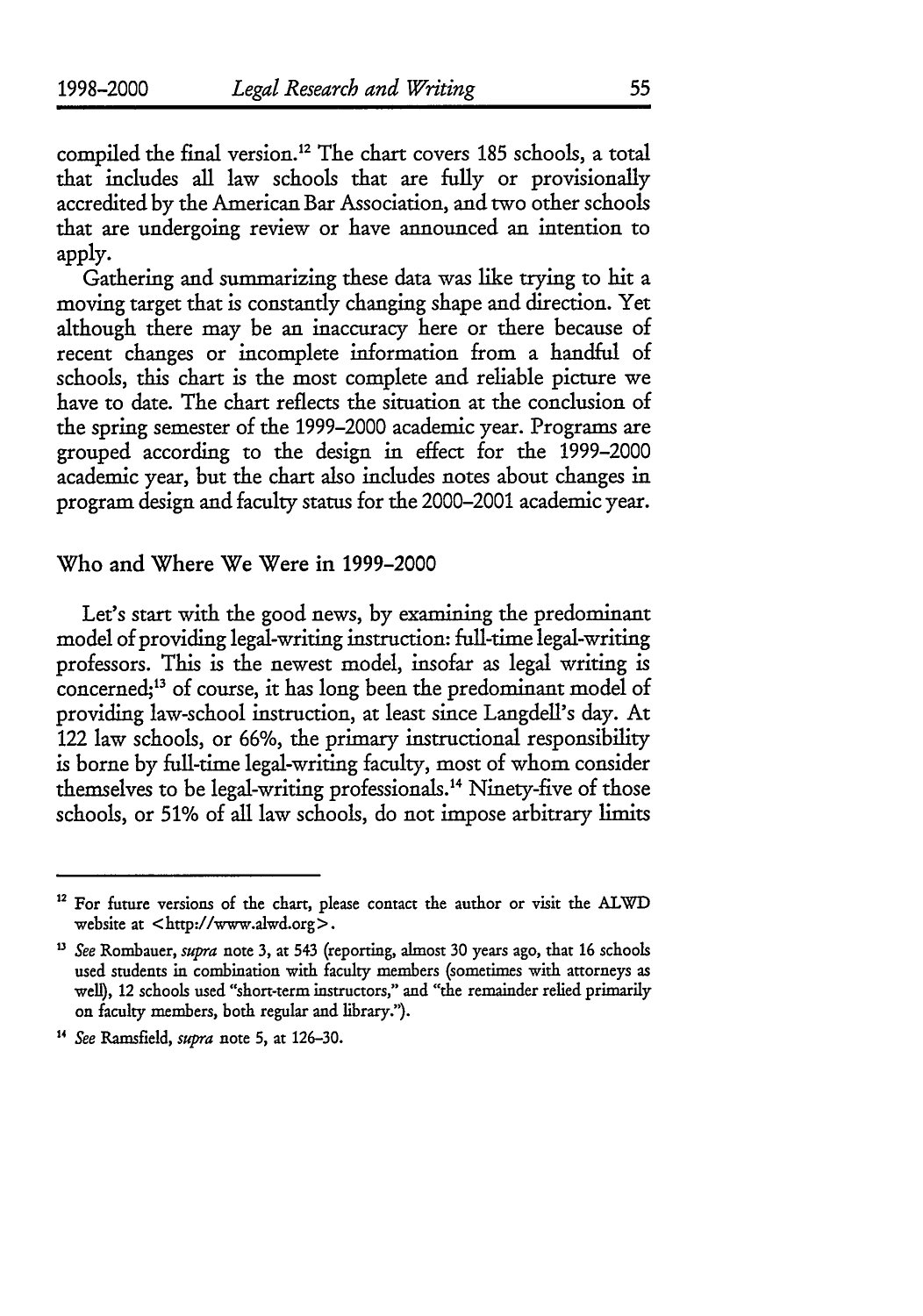on the number of years those teachers can teach. These schools have legal-writing professors on uncapped contracts, or in tenured or tenure-track appointments. Forty-four schools, or 24% of all law schools (regardless of design), have decided that the legal-writing professional in charge of the program should be eligible for tenure, and about 8 law schools treat all or some of their other full-time legal-writing teachers in the same way. Unfortunately, 24 law schools still place limits on the total number of years a writing professor may be retained on the faculty.

At many law schools with full-time legal-writing faculty, even the uncapped contracts may be short-term and do not offer true job security of the kind offered to tenured faculty, or even the next best thing offered to clinicians, as required by **ABA** Accreditation Standard 405(c).<sup>15</sup> In preparing this chart I tried to determine which schools had given their legal-writing professors the same treatment contemplated by ABA Standard 405(c). This was not an easy task, however, because I soon learned that the ABA and many law schools seemed to be inconsistent about what such treatment meant, even though such treatment should include a role in faculty self-governance (i.e., a vote) and multiyear employment contracts. The best I can do is to state my estimate, without going into specifics about each school. Forty-four law schools seem to have given their legal-writing directors 405(c) status, and about six schools have given all their full-time legal-writing teachers 405(c) status. Although the schools are not identified on the chart, adding these numbers to the numbers of schools willing to award tenure to legal-writing directors or professors suggests that about 50% of all law schools have granted a significant degree of employment security to legal-writing professors.

<sup>&</sup>lt;sup>15</sup> See ABA Section of Legal Education and Admissions to the Bar, Standards for Approval of Law Schools **§** 405(c) (1998) (visited Oct. 13, 1999) <http://www. abanet.org/legaled/standards.html#STANDARDS > ("A law school shall offer to fulltime clinical faculty members a form of security of position reasonably similar to tenure, and non-compensatory perquisites reasonably similar to those provided other faculty members.").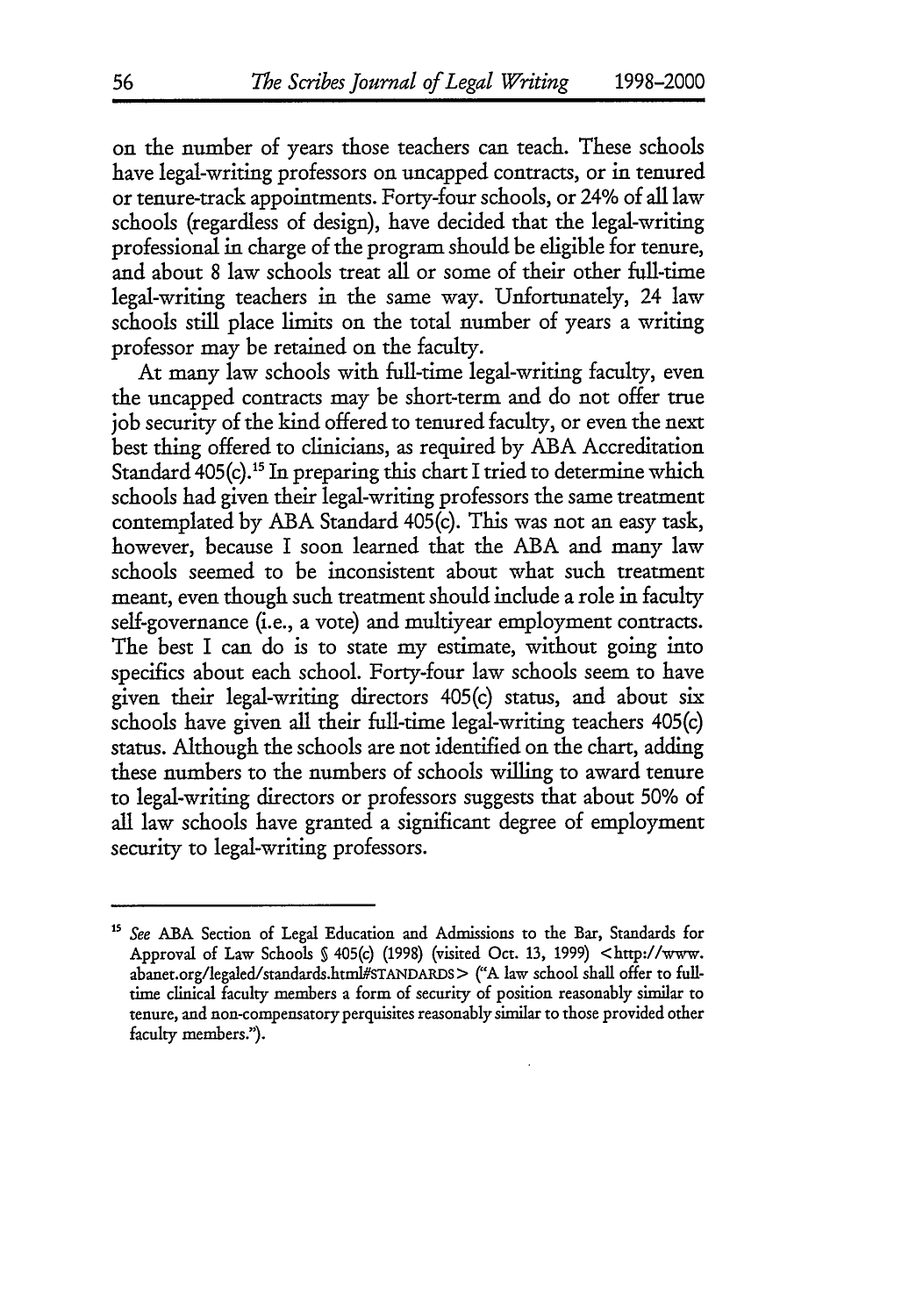So unless a legal-writing professor is tenured or given long-term contracts (perhaps under **ABA** Standard 405(c)), a law school might limit the professor's **job** security **by** awarding a series of one-year contracts. Various reasons have been offered to excuse the practices of caps and short-term contracts; these could be classified as financial (quality legal-writing instruction is expensive, and not worth it in the grand scheme of legal education), psychological (it is uncomfortable for tenured faculty to have second-class faculty around the law school), or simply elitist (real law professors don't teach writing). In response, the **ABA** Committee on Communica**tion** Skills has this to say:

These short-sighted attitudes may be the single most important reason why law school legal writing instruction at many schools fails to satisfy the bench and bar. The education and professional training of lawyers inevitably suffers when teachers are forced to leave their institutions as soon as they become capable pedagogically.

A legal writing program is effective only if directors and teachers are provided with adequate job security. A school cannot provide quality or success in any instructional activity unless it guarantees continuity, professionalism, and resources for those who administer and teach. Everyone knows that it takes time  $-$  at a bare minimum two to three years  $-$  to develop basic pedagogical expertise. In the legal writing field, it is not uncommon that teachers are often forced to leave just as they are beginning to acquire the skills that would make them valuable to their schools and to the legal profession. It is even more critical for the future of legal education that legal writing teachers, who teach the only required skills-related course in the curriculum, be provided with this protection than it is for clinical faculty, who have had such protection for many years.<sup>16</sup>

The second most prevalent model of legal-writing instruction is the use of adjunct teachers. At **38** schools, or 21% of all law schools, the chief responsibilities rest on the shoulders of adjuncts, lawyers who have had real-world law practice but little or no time to devote either to their students or to developing the kind of expertise in teaching and scholarship required of other law

**<sup>16</sup>**ABA Memorandum, supra note 2, at **7-8.**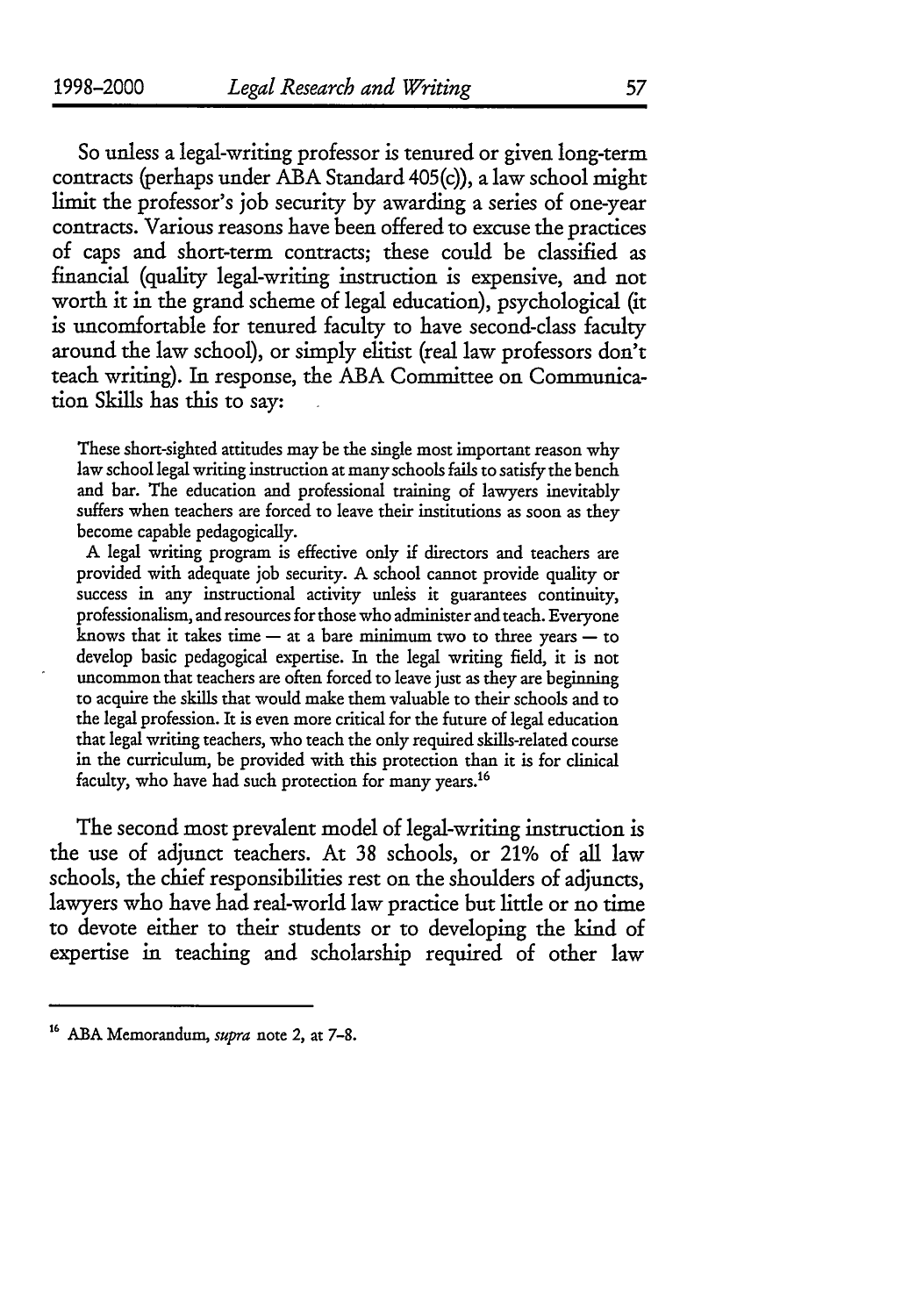professors who teach first-year courses. In adjunct programs, therefore, the work of the director becomes more important because someone has to supply that expertise and constantly train new teachers. At these 38 schools there is no full-time writing professor except for a director (though at some, the director is joined by an assistant or associate director, and perhaps the school has a writing center).

At 15 law schools, or 8% of all law schools, the doctrinal faculty bear most of the responsibility for legal-writing instruction. One has to wonder, though, how much time these faculty members devote to legal writing, how much they care about it, and how competent they are as writing teachers. These schools tend not to send representatives to national legal-writing conferences or join national legal-writing organizations. The schools have produced almost no legal-writing scholarship. Notably, too, several of them are "elite"<sup>17</sup> schools that provide scant information about their writing programs.

Fortunately, only six schools, or 3%, have their primary instructional responsibility for writing placed on the shoulders of upper-division students. But sadly, four of these six are schools that people generally regard as "elite."<sup>18</sup> So "at several of the nation's leading law schools, legal writing - alone among the required  $course$  in the curriculum  $-$  is being taught by second- and thirdyear students who have no real-world experience with the skills they are teaching."19

While it is true that there can be good legal-writing programs using any of the models described above, only full-time professional writing teachers working within a well-conceived program can offer

**<sup>17</sup>** *See* Donna Fossun, *Law Professors: A Profile of the Teaching Branch of the Legal Profession,* 1980 AM. BAR FOUND. RES. **J.** 501; Robert **J.** Borthwick & Jordan R. Schau, Note, *Gatekeepers of the Profession: An Empirical Profile of the Nation's Law Professors,* 25 **U.** MICH. J.L. REFORM **191** (1991); *A Sharper Image, supra* note 6 at 20-22.

**<sup>18</sup>** *Id.*

**<sup>&#</sup>x27;9** ABA Memorandum, *supra* note 2, at **7.**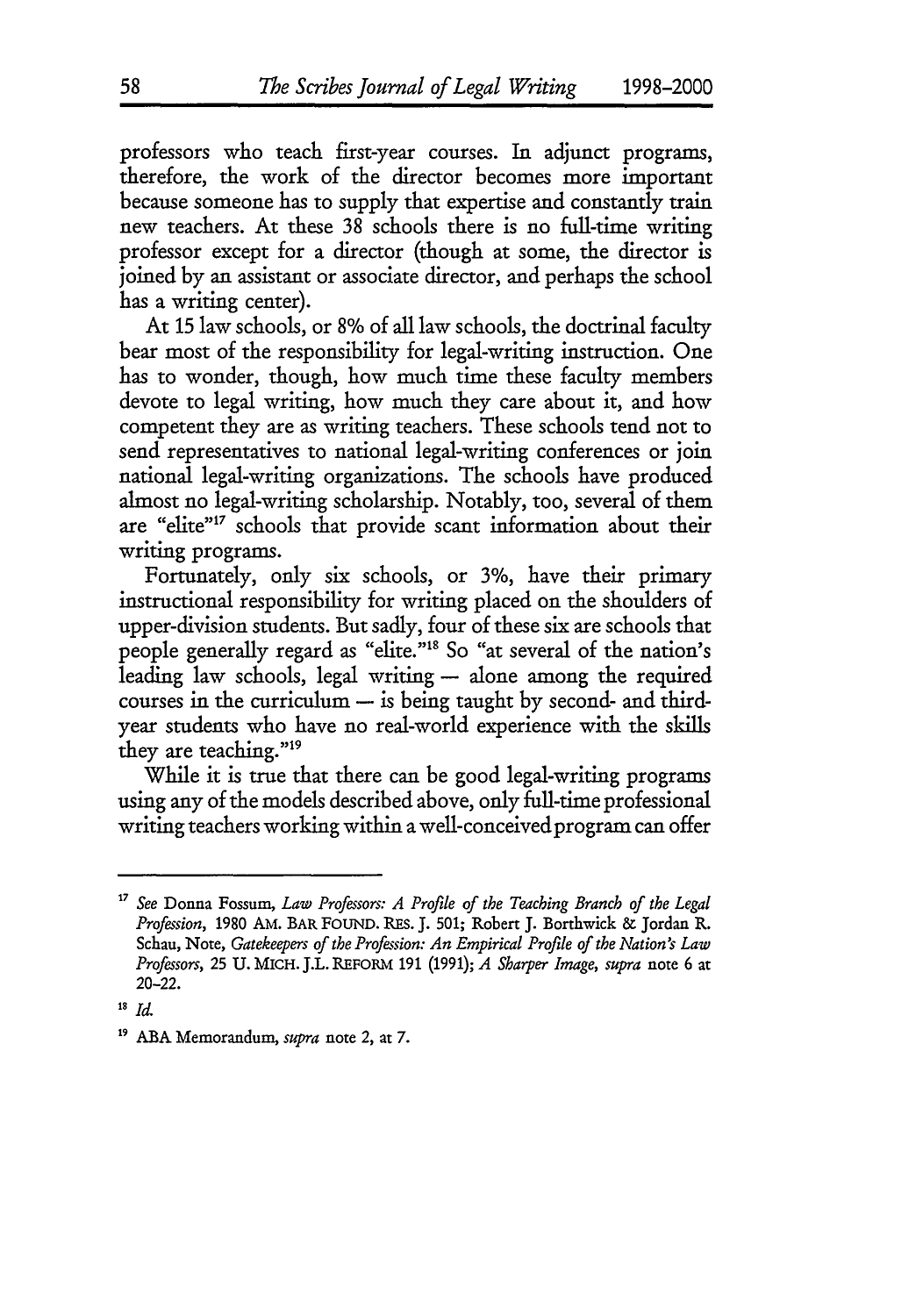students the best possible instruction. Consider, for example, a superb teaching assistant at an elite law school given quality training and supervision by a committed legal-writing director. The student might do a fine job, within the limits of experience and training. But if another law school hires such a person as an adjunct professor of legal writing after he or she has several years of law practice, the teacher will be even better. If that teacher then decides to makes the focus of his or her career the full-time teaching of legal writing, then and only then will the full potential for quality instruction be realized.

### So Where Are We Going?

The 21st century will see continued efforts to improve the quality of legal-writing instruction offered in our law schools, and there is probably "good cause for optimism."<sup>20</sup> Many law schools have realized that the quality of lawyers' writing is directly related to the quality of instruction offered in law schools and to the ability of those teachers to develop the needed professionalism. The best model of teaching legal writing is to use full-time legal-writing professors who have job security. The push for continued improvement must come from legal-writing faculty themselves, from other law-school faculty members and deans who realize the fundamental importance of good writing, from law students, from the bench, and from the bar. Without further professionalization of the teaching of legal writing, the writing of lawyers in the 21st century will continue to be the cause of scorn and dismay - and that is something we should not countenance.

<sup>&</sup>lt;sup>20</sup> Bryan A. Garner, *President's Letter*, SCRIVENER (Scribes - Am. Soc'y of Writers on Legal Subjects, Fayetteville, Ark.), Summer **1999,** at 1.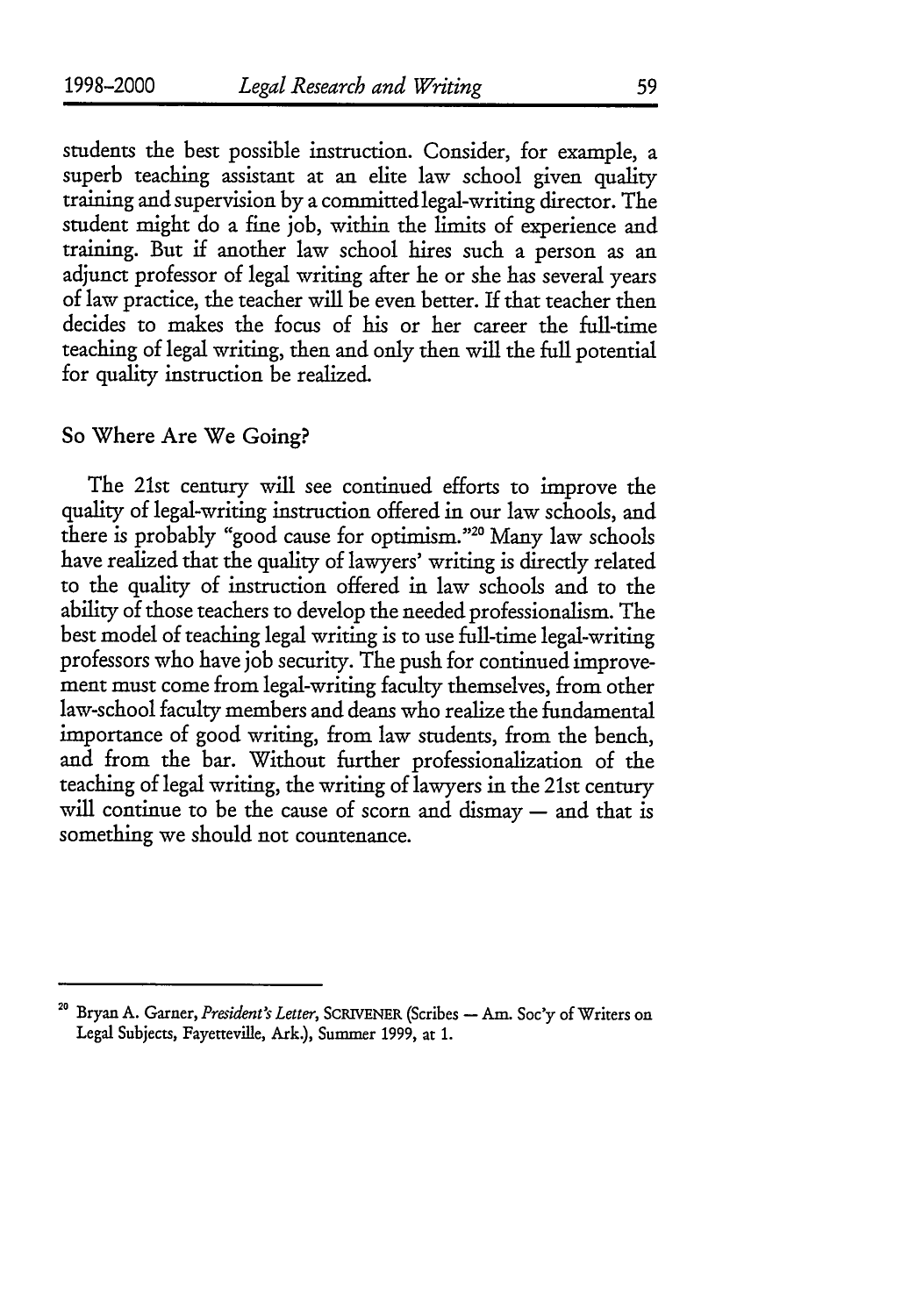## LRW Program Design and Faculty Status Spring Semester 2000

The following chart treats as full-time faculty those teachers at a few schools reporting half-time or 3/4-time faculty. From the available information, these faculty appear to be paid a salary and have a legal-writing teaching load comparable to many who are true full-time teachers; the "missing" pieces of these faculty members' time are likely to be found in reduced expectations of other institutional contributions (such as scholarship or service), or covered by other work performed for the law school (such as duties as a librarian). Some schools might have other, more troubling reasons for the fractional employment  $-$  such as avoiding paying full benefits to the legal-writing teachers. The chart also treats as having full-time programs the schools that have employed a "hybrid" model of instruction, where a small portion of the overall legal-writing instruction is being offered **by** doctrinal faculty, adjuncts, or students.

Thanks to all who responded to my requests for help with this project. Special thanks to Professor Mary Beth Beazley of Ohio State University Law School, Professor Sue Liemer of Southern Illinois University Law School, Professor Pamela Lysaght of Detroit-Mercy Law School, Professor Richard K. Neumann Jr. of Hofstra University Law School, and George Serafm of Aspen Law & Business.

| Full-Time LRW Faculty<br>Uncapped Contract, Tenured, or Tenure-Track<br>95/185 |              |                                   |          |  |
|--------------------------------------------------------------------------------|--------------|-----------------------------------|----------|--|
| Director's<br>School<br>Program Model<br>Contract Type<br><b>Status</b>        |              |                                   |          |  |
| Alabama                                                                        | contract     | full-time faculty and<br>adjuncts | uncapped |  |
| Albany Union                                                                   | contract     | full-time faculty                 | uncapped |  |
| Arizona State                                                                  | tenure-track | full-time faculty                 | uncapped |  |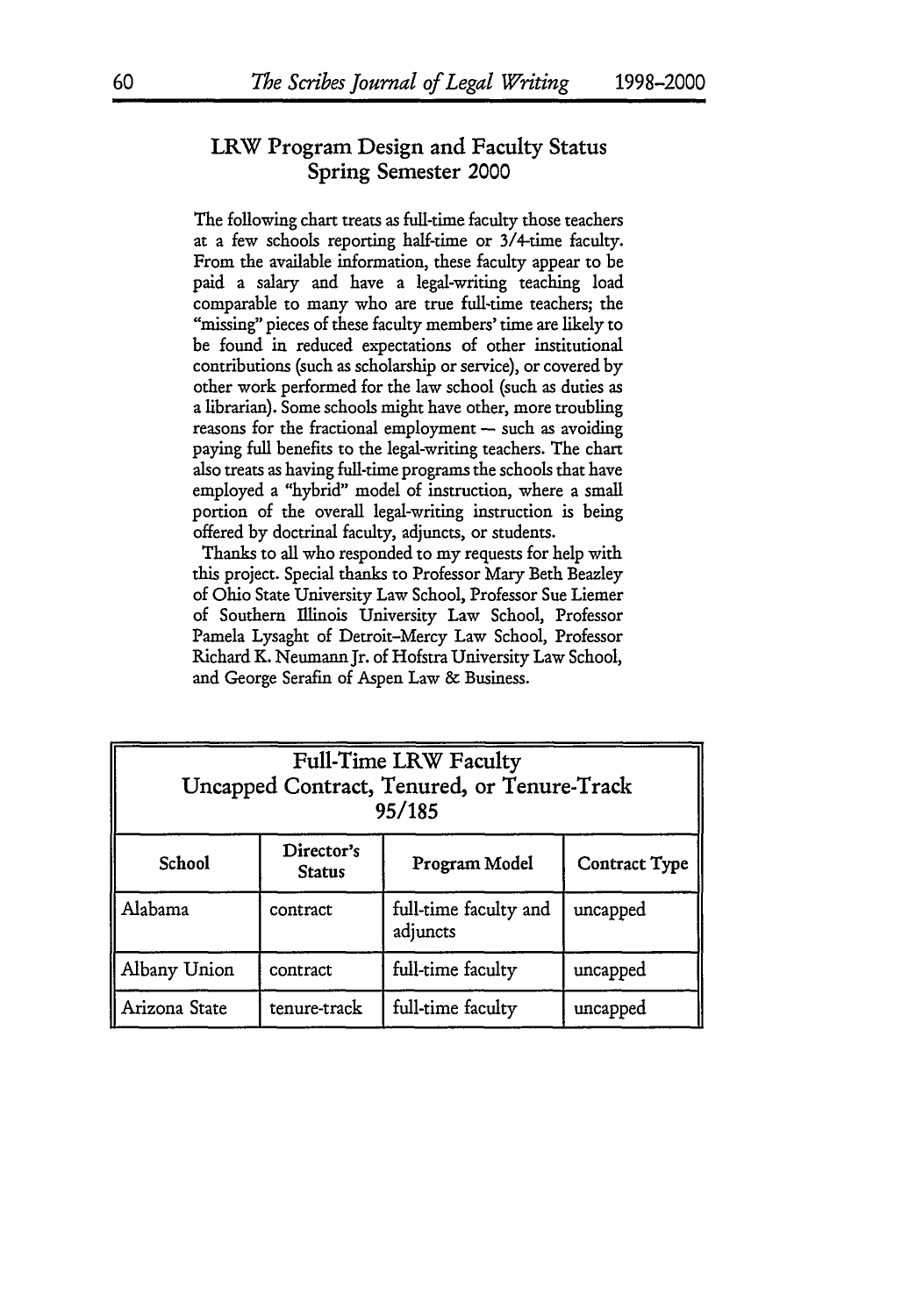|                           |                             | Full-Time LRW Faculty (cont'd)      |                                                                      |  |  |
|---------------------------|-----------------------------|-------------------------------------|----------------------------------------------------------------------|--|--|
| School                    | Director's<br><b>Status</b> | Program Model                       | Contract Type                                                        |  |  |
| Arkansas-<br>Fayetteville | tenure-track                | full-time faculty                   | uncapped                                                             |  |  |
| Arkansas-<br>Little Rock  | directorless                | full-time faculty                   | uncapped<br>(eligible to<br>apply for<br>tenure-track<br>conversion) |  |  |
| Barry                     | directorless                | full-time faculty                   | tenure-track                                                         |  |  |
| <b>Boston College</b>     | contract                    | full-time faculty                   | uncapped                                                             |  |  |
| Brigham Young             | contract                    | full-time faculty (6<br>half-time)  | uncapped (half-<br>timers), but<br>director is<br>capped             |  |  |
| Brooklyn                  | tenured                     | full-time faculty                   | uncapped                                                             |  |  |
| California at<br>Berkeley | contract                    | full-time faculty                   | uncapped                                                             |  |  |
| California<br>Western     | directorless                | full-time faculty                   | uncapped                                                             |  |  |
| Capital                   | contract                    | full-time and half-<br>time faculty | tenured (2),<br>half-time<br>uncapped                                |  |  |
| Case Western<br>Reserve   | contract                    | full-time faculty                   | uncapped                                                             |  |  |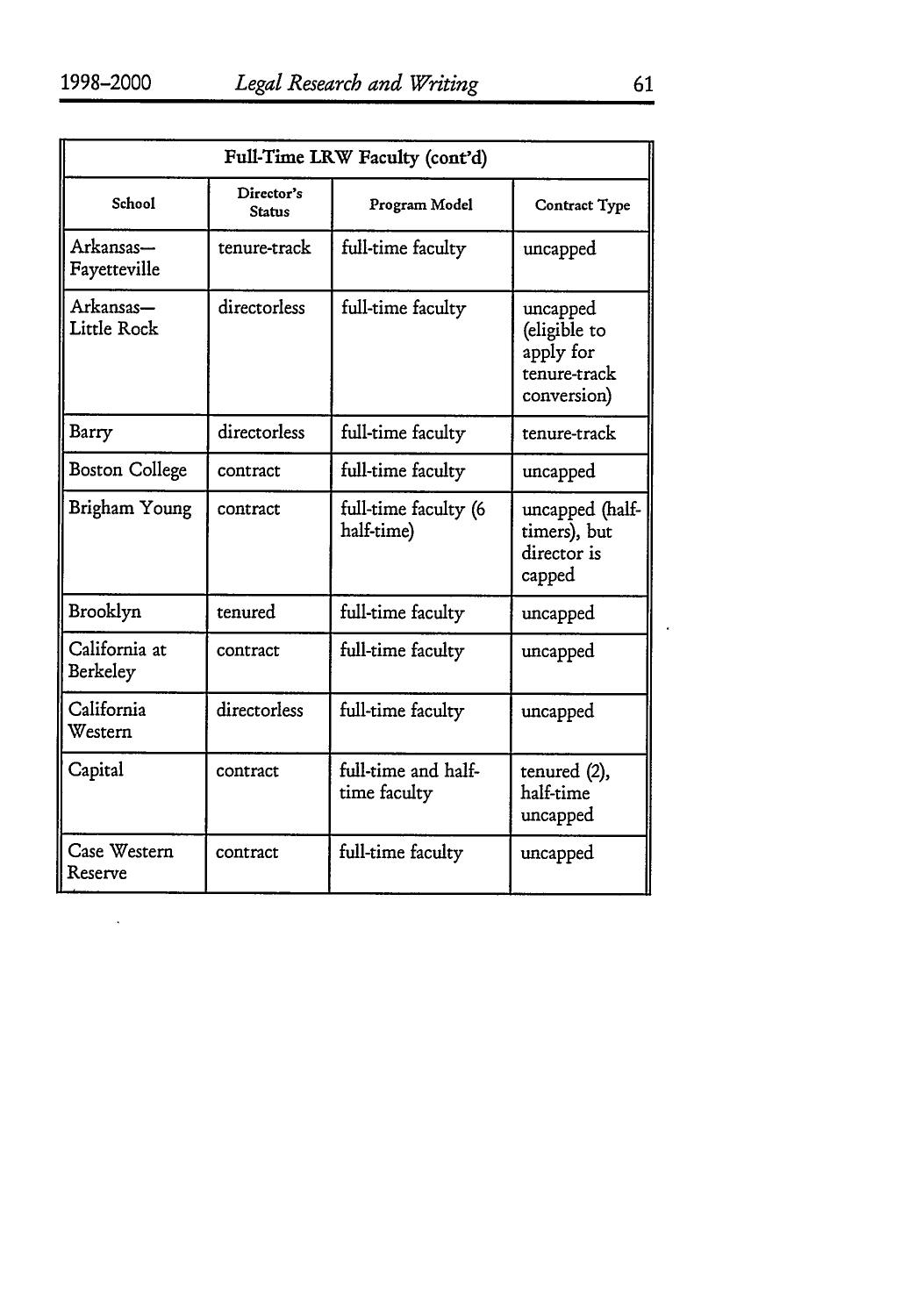| Full-Time LRW Faculty (cont'd) |                                                                                                               |                                                                                 |                                                                                                                                  |
|--------------------------------|---------------------------------------------------------------------------------------------------------------|---------------------------------------------------------------------------------|----------------------------------------------------------------------------------------------------------------------------------|
| School                         | Director's<br>Status                                                                                          | Program Model                                                                   | Contract Type                                                                                                                    |
| Chapman                        | no program<br>(but will<br>change to<br>tenure-track<br>director<br>supervising<br>adjuncts for<br>2000-2001) | full-time faculty                                                               | tenured,<br>tenure-track<br>(but will be<br>changing to<br>tenure-track<br>director<br>supervising<br>adjuncts for<br>2000-2001) |
| Chicago-Kent,<br>πт            | tenure-track                                                                                                  | full-time faculty                                                               | uncapped (4),<br>capped $(10)$ -<br>depends on<br>faculty vote                                                                   |
| Cincinnati                     | directorless                                                                                                  | full-time faculty (3)                                                           | uncapped                                                                                                                         |
| Cleveland-<br>Marshall         | contract                                                                                                      | full-time faculty (7)<br>& adjuncts (2)                                         | uncapped                                                                                                                         |
| Colorado                       | tenured<br>(doctrinal)                                                                                        | full-time faculty                                                               | uncapped                                                                                                                         |
| Cornell                        | contract                                                                                                      | full-time faculty                                                               | uncapped                                                                                                                         |
| Dayton                         | tenured                                                                                                       | full-time faculty                                                               | uncapped                                                                                                                         |
| Denver                         | tenure-track<br>(will begin<br>in 2000-2001)                                                                  | full-time faculty<br>(will begin in 2000-<br>2001; currently<br>using adjuncts) | uncapped                                                                                                                         |
| DePaul                         | contract                                                                                                      | full-time faculty                                                               | uncapped                                                                                                                         |
| Detroit-Mercy                  | contract                                                                                                      | full-time faculty                                                               | uncapped                                                                                                                         |
| Drake                          | librarian                                                                                                     | full-time faculty                                                               | uncapped                                                                                                                         |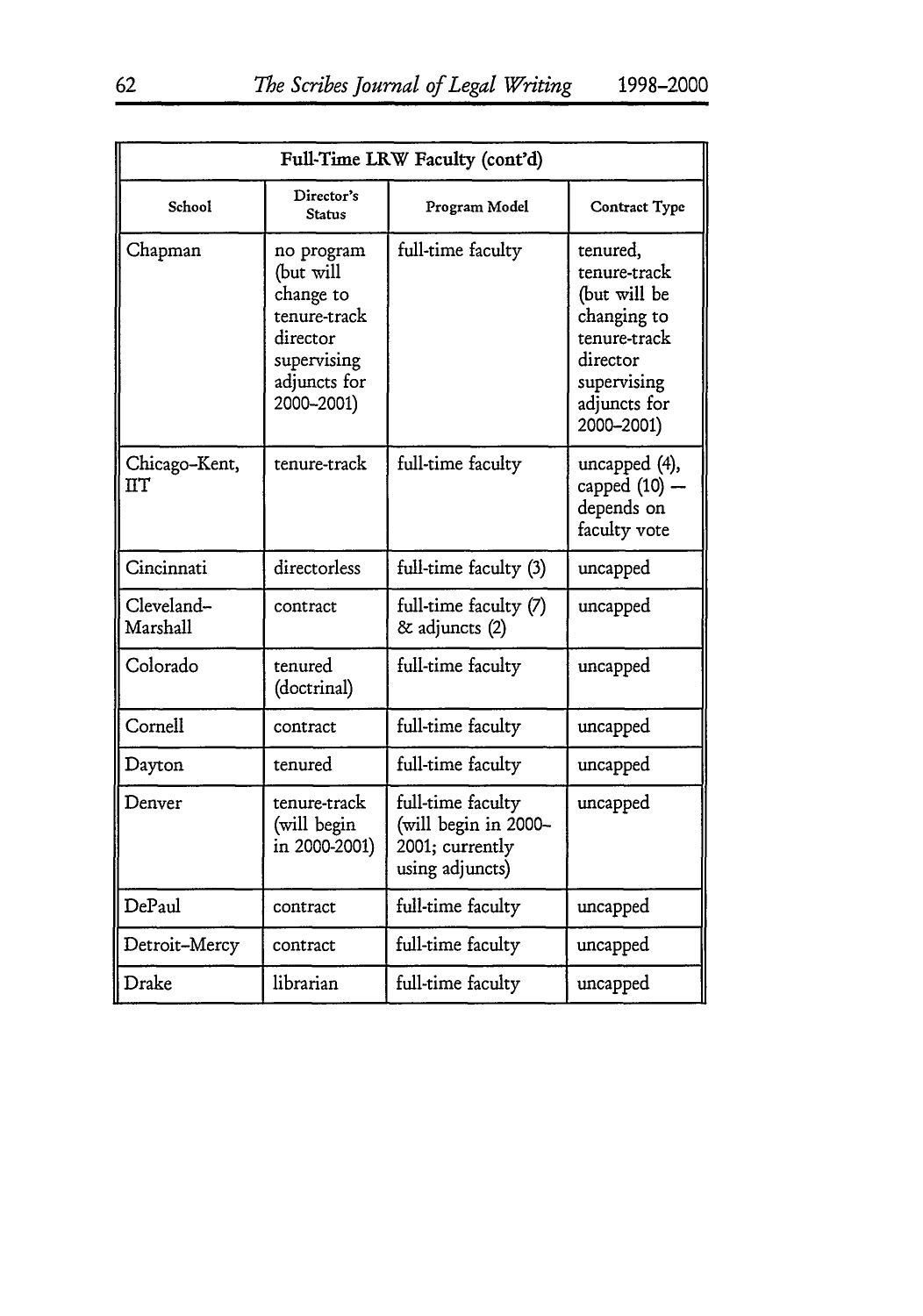| Full-Time LRW Faculty (cont'd) |                                            |                                           |                          |
|--------------------------------|--------------------------------------------|-------------------------------------------|--------------------------|
| School                         | Director's<br><b>Status</b>                | Program Model                             | Contract Type            |
| Duke                           | contract                                   | full-time faculty<br>$(3/4 \text{ time})$ | uncapped                 |
| Duquesne                       | contract                                   | full-time faculty                         | uncapped                 |
| Florida                        | contract                                   | full-time faculty                         | uncapped                 |
| Florida Coastal                | tenure-track<br>(visitor for<br>2000-2001) | full-time faculty                         | uncapped                 |
| Florida State                  | directorless                               | full-time faculty                         | uncapped                 |
| Georgetown                     | tenured                                    | full-time faculty &<br>students           | uncapped                 |
| Georgia                        | contract                                   | full-time faculty                         | uncapped                 |
| Georgia State                  | contract                                   | full-time faculty                         | uncapped                 |
| Gonzaga                        | contract                                   | full-time faculty                         | uncapped                 |
| Hamline                        | contract                                   | full-time faculty                         | uncapped                 |
| Hofstra                        | directorless                               | full-time faculty                         | uncapped                 |
| Idaho                          | tenured<br>(associate<br>dean)             | full-time faculty                         | uncapped                 |
| Indiana-<br>Bloomington        | contract                                   | full-time faculty                         | uncapped                 |
| Indiana-<br>Indianapolis       | tenured                                    | full-time faculty                         | uncapped                 |
| John Marshall                  | tenure-track                               | full-time faculty                         | tenured,<br>tenure-track |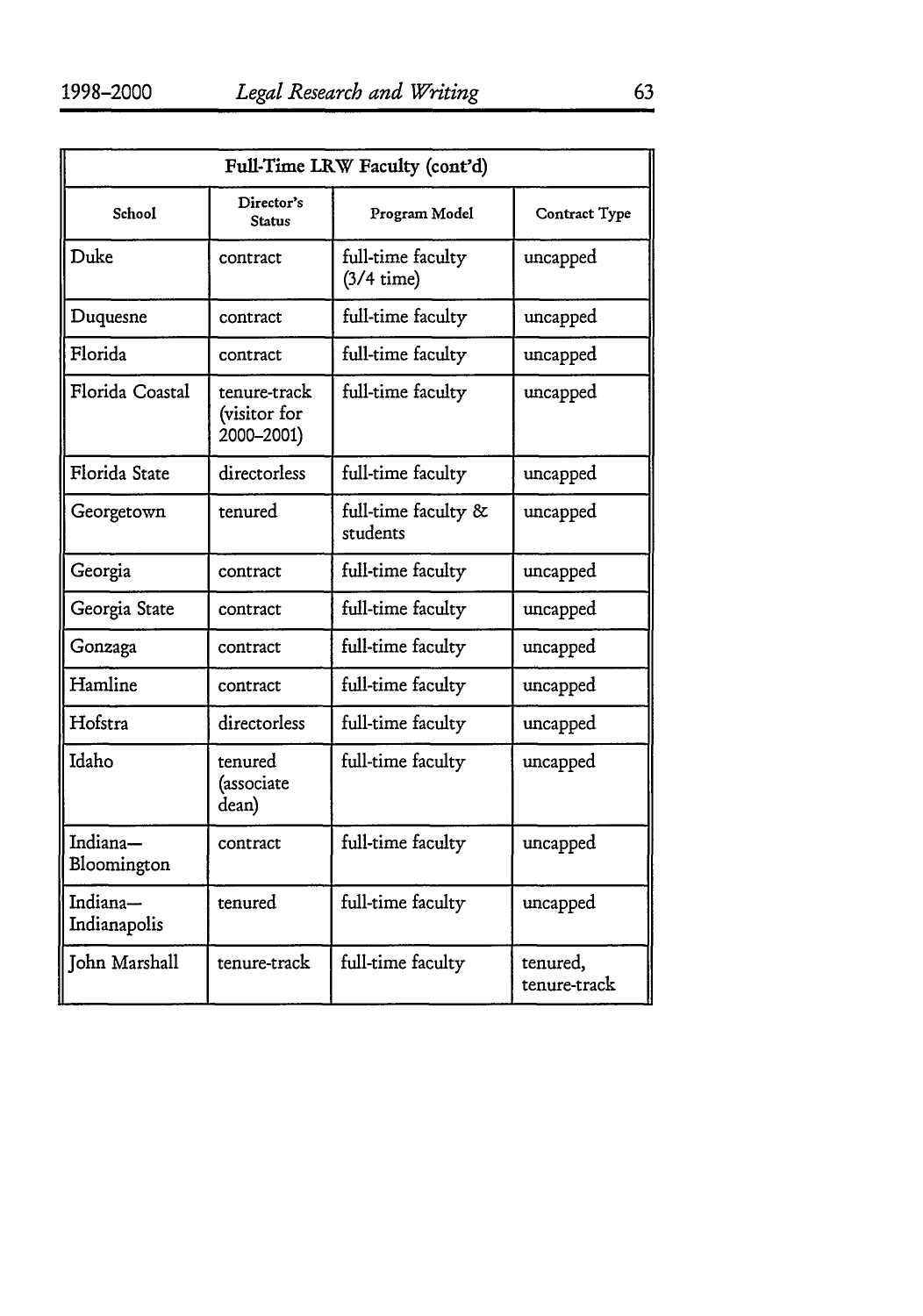| Full-Time LRW Faculty (cont'd) |                                                                             |                                                                         |                                                         |  |
|--------------------------------|-----------------------------------------------------------------------------|-------------------------------------------------------------------------|---------------------------------------------------------|--|
| School                         | Director's<br><b>Status</b>                                                 | Program Model                                                           | Contract Type                                           |  |
| Lewis & Clark                  | tenure-track                                                                | full-time faculty                                                       | uncapped                                                |  |
| Louisville                     | tenured (as<br>doctrinal<br>when all<br>doctrinal<br>faculty<br>taught LRW) | full-time faculty                                                       | uncapped                                                |  |
| Loyola-Los<br>Angeles          | contract                                                                    | full-time faculty                                                       | uncapped                                                |  |
| Loyola-New<br>Orleans          | tenured<br>(co-directors)                                                   | full-time faculty (co-<br>directors), 1 adjunct<br>(spring), & students | tenured (co-<br>directors)                              |  |
| McGeorge                       | contract                                                                    | full-time faculty                                                       | uncapped                                                |  |
| Mercer                         | tenured                                                                     | full-time faculty                                                       | uncapped,<br>eligible for<br>tenure-track<br>conversion |  |
| Michigan                       | contract                                                                    | full-time faculty                                                       | uncapped                                                |  |
| Mississippi<br>College         | contract                                                                    | full-time faculty (1)                                                   | uncapped                                                |  |
| Mississippi,<br>University of  | contract                                                                    | full-time faculty                                                       | uncapped                                                |  |
| Missouri-<br>Columbia          | contract                                                                    | full-time faculty                                                       | uncapped                                                |  |
| Missouri-<br>Kansas City       | contract                                                                    | full-time faculty                                                       | uncapped                                                |  |
| Montana                        | contract                                                                    | full-time faculty                                                       | uncapped                                                |  |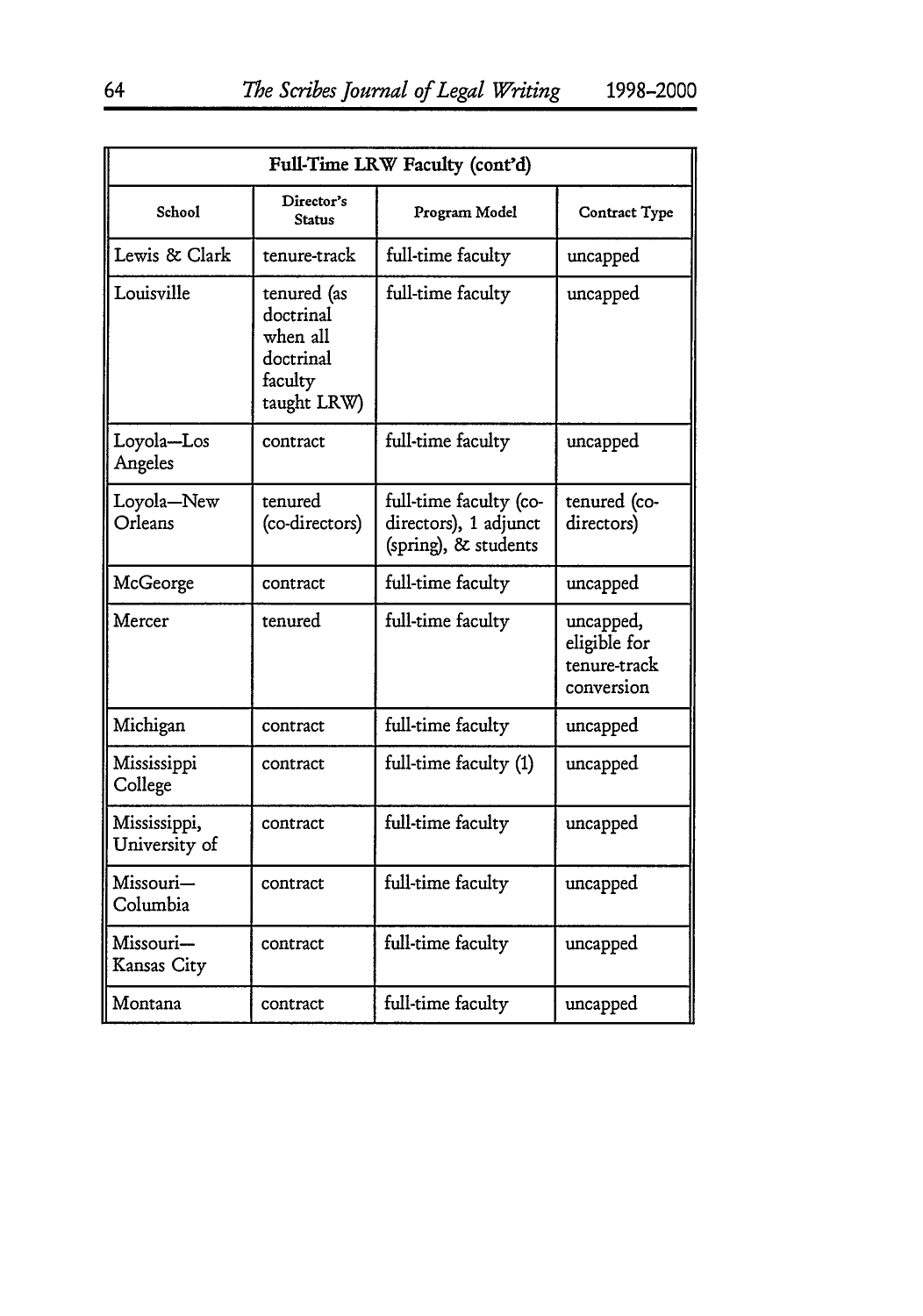| Full-Time LRW Faculty (cont'd) |                                                                                                                   |                                                                                                |                                                    |
|--------------------------------|-------------------------------------------------------------------------------------------------------------------|------------------------------------------------------------------------------------------------|----------------------------------------------------|
| School                         | Director's<br><b>Status</b>                                                                                       | Program Model                                                                                  | Contract Type                                      |
| North Dakota                   | contract<br>(half-time<br>director)<br>(looking for<br>tenure-track<br>director for<br>2001-2002 or<br>2002-2003) | no others                                                                                      | uncapped (but<br>half-time)                        |
| Northern<br>Illinois           | directorless                                                                                                      | full-time faculty                                                                              | uncapped                                           |
| Northern<br>Kentucky           | directorless                                                                                                      | full-time faculty &<br>adjuncts (as<br>assistants for<br>academic<br>support/LRW<br>professor) | tenured (2),<br>academic<br>support on<br>contract |
| Northwestern                   | tenured (but<br>acting<br>director for<br>2000-2001<br>will be on<br>contract)                                    | full-time faculty                                                                              | uncapped                                           |
| <b>Nova</b><br>Southeastern    | contract                                                                                                          | full-time faculty                                                                              | uncapped                                           |
| Ohio Northern                  | contract                                                                                                          | full-time faculty                                                                              | uncapped                                           |
| Oklahoma City                  | contract                                                                                                          | full-time faculty                                                                              | uncapped                                           |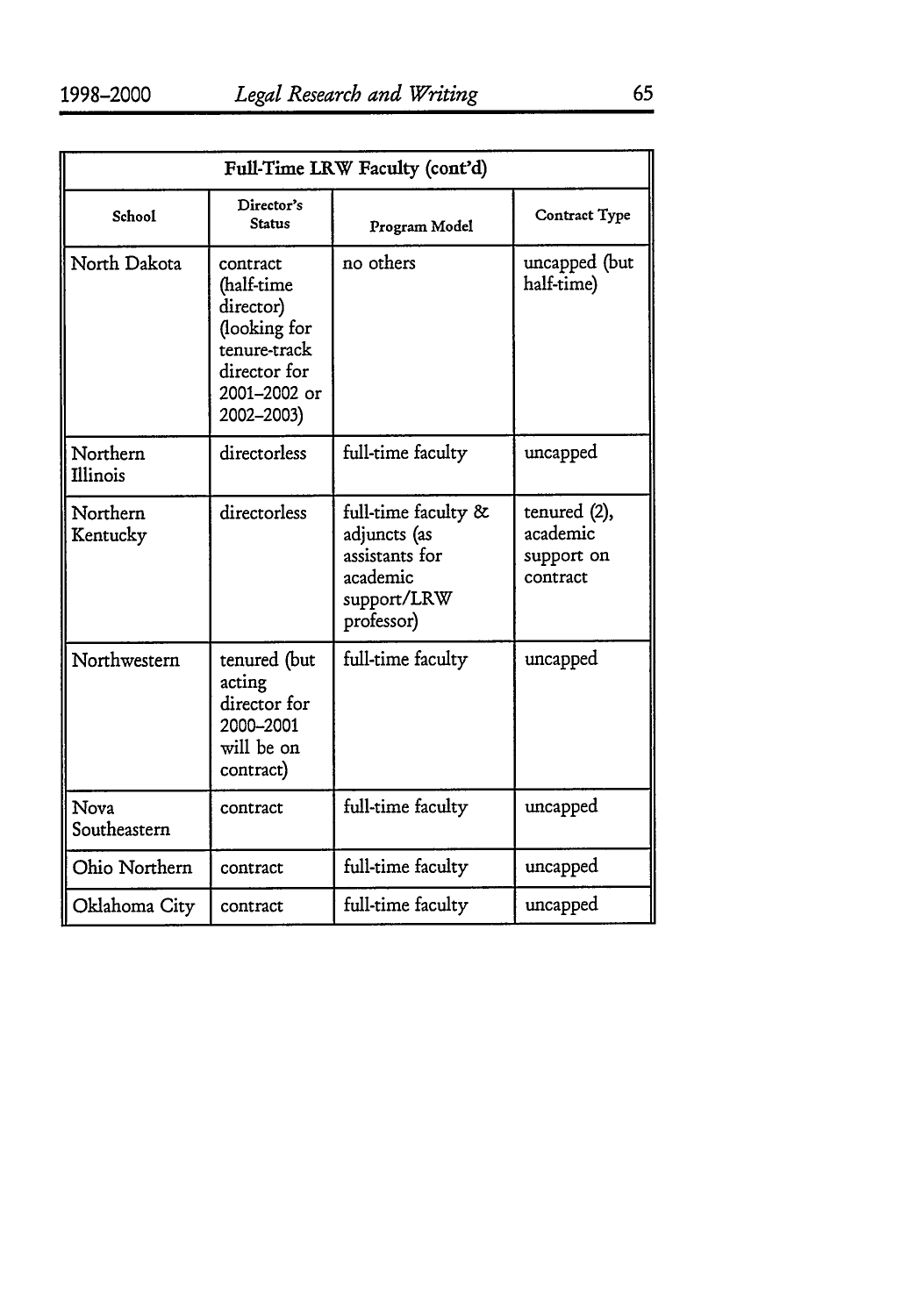| Full-Time LRW Faculty (cont'd)       |                                                                                   |                            |                                                                |
|--------------------------------------|-----------------------------------------------------------------------------------|----------------------------|----------------------------------------------------------------|
| School                               | Director's<br>Status                                                              | Program Model              | Contract Type                                                  |
| Oregon                               | tenured<br>(retiring)<br>(hired new<br>tenure-track<br>director for<br>2000-2001) | full-time faculty          | uncapped                                                       |
| Pace                                 | no program                                                                        | full-time faculty          | tenured,<br>tenure-track<br>(combined<br>with Criminal<br>Law) |
| Pennsylvania<br>State<br>(Dickinson) | contract                                                                          | full-time faculty          | uncapped                                                       |
| Pepperdine                           | contract                                                                          | full-time faculty          | uncapped                                                       |
| Pittsburgh                           | contract                                                                          | full-time faculty          | uncapped                                                       |
| Quinnipiac                           | tenured                                                                           | full-time faculty          | uncapped                                                       |
| Rutgers-<br>Camden                   | contract                                                                          | full-time faculty          | uncapped                                                       |
| Seattle                              | contract                                                                          | full-time faculty          | uncapped                                                       |
| South Dakota                         | contract                                                                          | full-time faculty<br>(1.5) | uncapped                                                       |
| South Texas                          | contract                                                                          | full-time faculty          | uncapped                                                       |
| Southern                             | directorless                                                                      | full-time faculty          | uncapped                                                       |
| Southern<br>Illinois-<br>Carbondale  | tenure-track                                                                      | full-time faculty          | uncapped                                                       |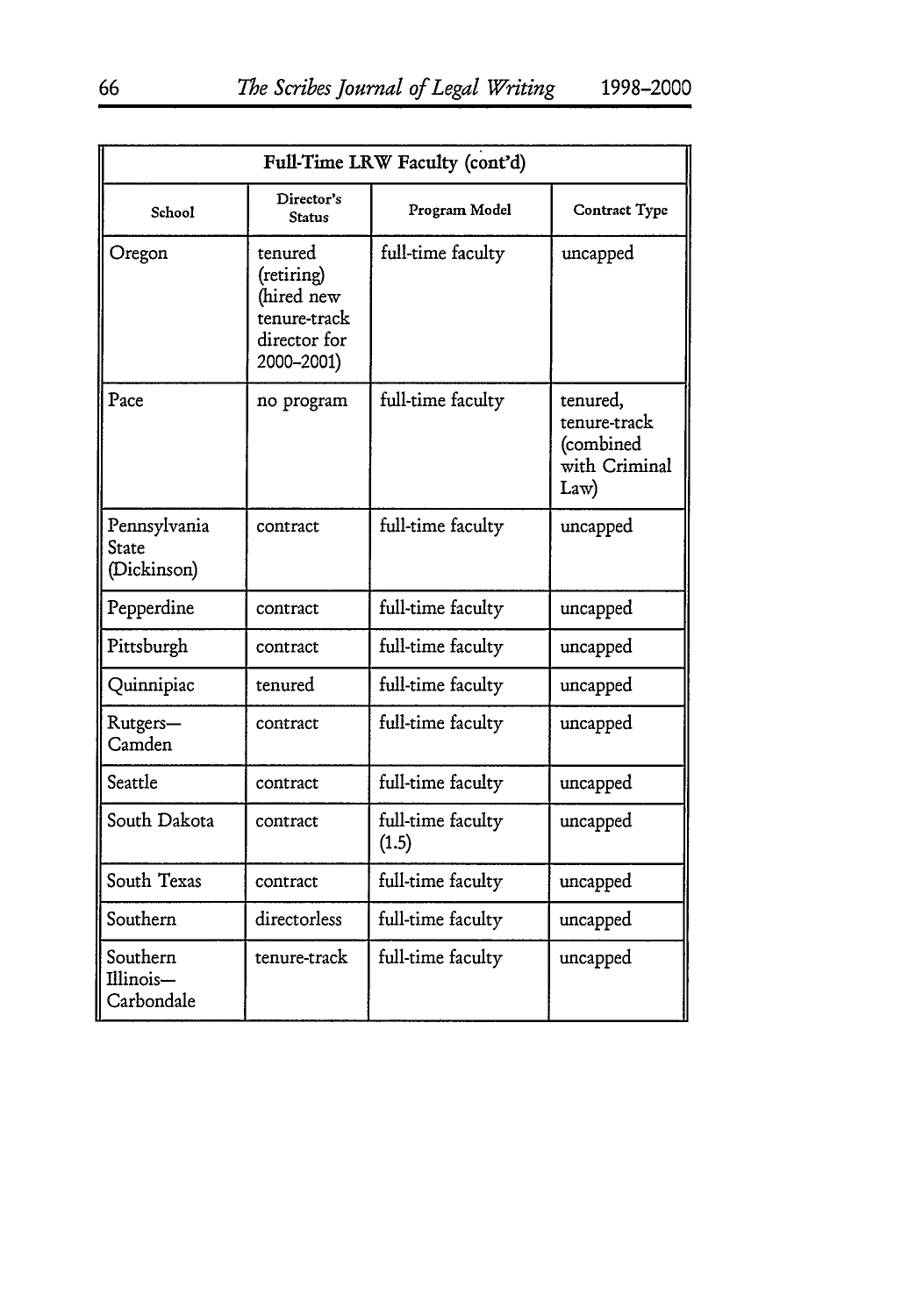| Full-Time LRW Faculty (cont'd) |                                                  |                                                                   |                                                                                                                                           |
|--------------------------------|--------------------------------------------------|-------------------------------------------------------------------|-------------------------------------------------------------------------------------------------------------------------------------------|
| School                         | Director's<br>Status                             | Program Model                                                     | Contract Type                                                                                                                             |
| Southwestern                   | contract                                         | full-time faculty (4)                                             | tenured (2<br>Ph.D.'s<br>without J.D.);<br>other 2 have<br>been on<br>year-to-year<br>contracts for 8<br>years without<br>an explicit cap |
| St. John's                     | directorless                                     | full-time faculty                                                 | uncapped                                                                                                                                  |
| St. Louis                      | contract                                         | full-time faculty                                                 | uncapped                                                                                                                                  |
| St. Thomas                     | contract                                         | full-time faculty                                                 | uncapped                                                                                                                                  |
| Stetson                        | tenured (also<br>serves as<br>associate<br>dean) | full-time faculty                                                 | uncapped                                                                                                                                  |
| Suffolk                        | contract                                         | full-time faculty                                                 | uncapped                                                                                                                                  |
| Temple                         | tenured                                          | full-time faculty (5),<br>graduate fellows (6),<br>& adjuncts (6) | uncapped<br>(pending<br>approval of<br>faculty<br>collective-<br>bargaining<br>agreement)                                                 |
| Texas at Austin                | contract                                         | full-time faculty &<br>students                                   | uncapped                                                                                                                                  |
| Texas Tech                     | doctrinal                                        | full-time faculty                                                 | uncapped                                                                                                                                  |
| Thomas<br>Jefferson            | directorless                                     | full-time faculty &<br>adjuncts                                   | tenured,<br>tenure-track                                                                                                                  |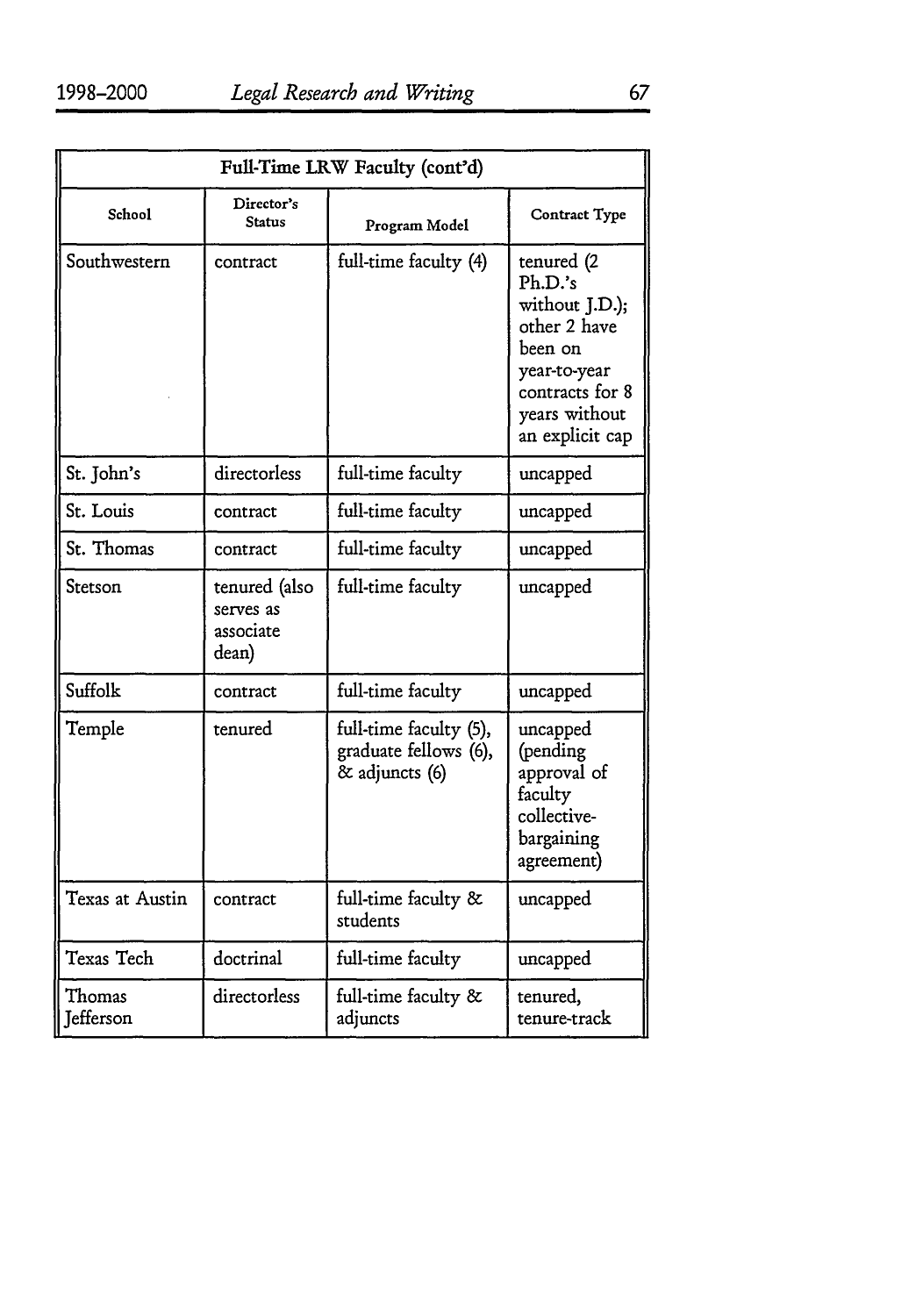| Full-Time LRW Faculty (cont'd) |                               |                                                     |                                                       |
|--------------------------------|-------------------------------|-----------------------------------------------------|-------------------------------------------------------|
| <b>School</b>                  | Director's<br><b>Status</b>   | Program Model                                       | Contract Type                                         |
| Thomas M.<br>Cooley            | tenured                       | full-time faculty &<br>adjuncts                     | tenured.<br>tenure-track                              |
| Touro                          | directorless<br>(coordinator) | full-time faculty                                   | uncapped                                              |
| Tulsa                          | contract                      | full-time faculty (4)<br>& part-time faculty<br>(2) | tenure-track<br>(1), uncapped<br>(director & 3<br>FT) |
| Utah                           | directorless                  | full-time faculty                                   | uncapped                                              |
| Valparaiso                     | tenured                       | full-time faculty                                   | uncapped                                              |
| Wake Forest                    | contract                      | full-time faculty &<br>adjuncts                     | uncapped                                              |
| Washburn                       | directorless                  | full-time faculty                                   | uncapped                                              |
| Washington,<br>University of   | tenure-track                  | full-time faculty                                   | uncapped                                              |
| Washington<br>University       | contract                      | full-time faculty                                   | uncapped                                              |
| West Virginia                  | contract                      | full-time faculty                                   | uncapped                                              |
| Western New<br>England         | contract                      | full-time faculty                                   | uncapped                                              |
| Whittier                       | contract                      | full-time faculty &<br>adjuncts                     | uncapped                                              |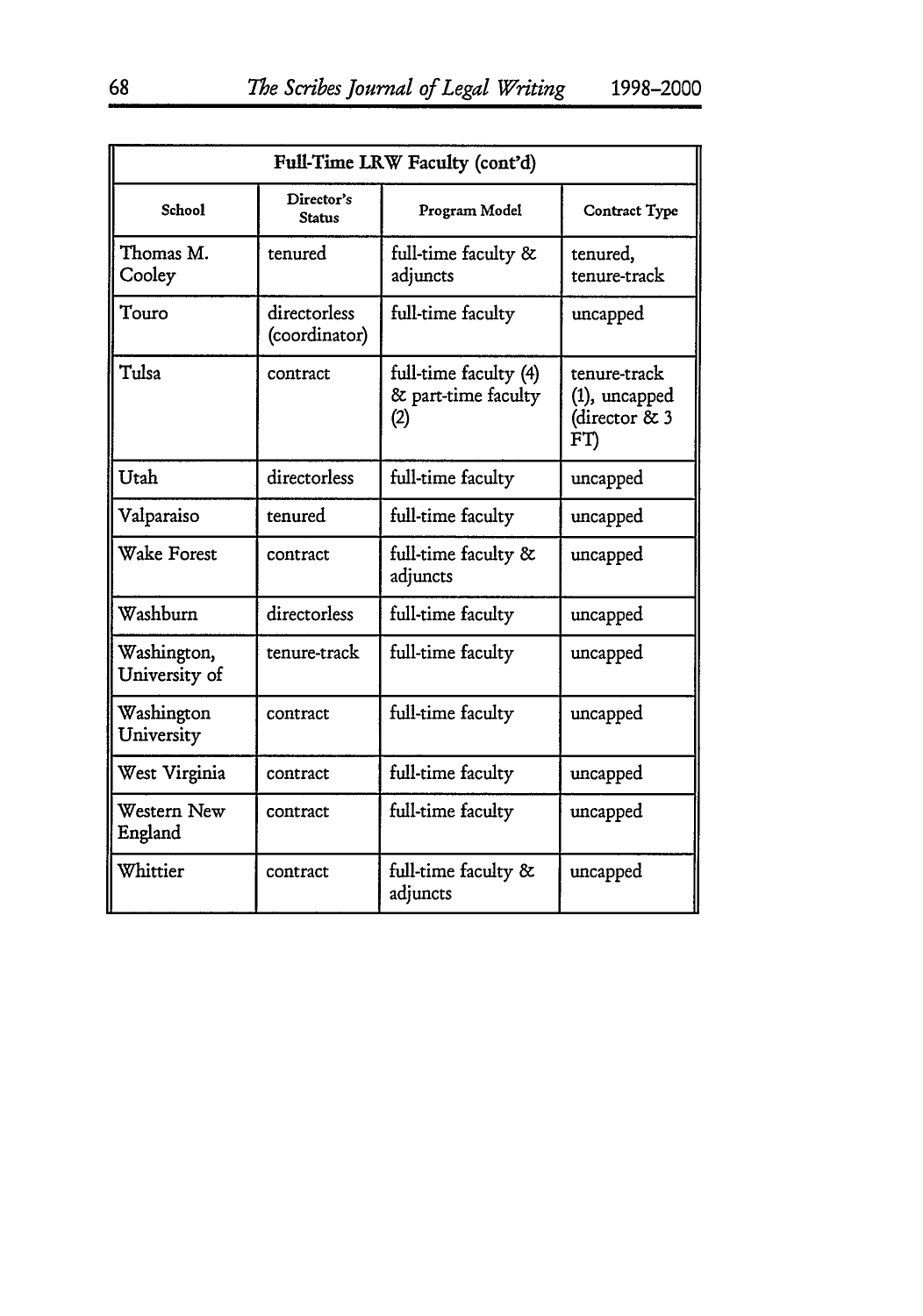| Full-Time LRW Faculty (cont'd)       |                                                                   |                                                                                                         |                                                 |
|--------------------------------------|-------------------------------------------------------------------|---------------------------------------------------------------------------------------------------------|-------------------------------------------------|
| School                               | Director's<br><b>Status</b>                                       | Program Model                                                                                           | Contract Type                                   |
| Widener<br>Harrisburg                | contract                                                          | full-time faculty (2,<br>but 1 is also<br>Director of<br>Academic Support)<br>& adjuncts or<br>visitors | uncapped                                        |
| Widener<br>Wilmington                | tenured                                                           | full-time faculty                                                                                       | uncapped                                        |
| Willamette                           | directorless                                                      | full-time faculty                                                                                       | uncapped                                        |
|                                      |                                                                   | Full-Time LRW Faculty: Capped Contract (24/185)                                                         |                                                 |
| Catholic<br>University of<br>America | contract                                                          | full-time faculty                                                                                       | capped<br>(director<br>position is<br>uncapped) |
| Chicago                              | tenured<br>(doctrinal,<br>supervisor of<br>fellowship<br>program) | full-time faculty                                                                                       | capped<br>(graduate<br>fellows)                 |
| Columbia                             | contract                                                          | full-time faculty<br>(fall) & students<br>(spring app. ad.)                                             | capped<br>(graduate<br>fellows)                 |
| Connecticut                          | tenured                                                           | full-time faculty                                                                                       | capped                                          |
| George Mason                         | acting<br>director<br>(doctrinal)                                 | full-time faculty                                                                                       | capped<br>(visiting<br>faculty)                 |
| Golden Gate                          | contract                                                          | full-time faculty                                                                                       | capped                                          |
| Howard                               | tenured                                                           | full-time faculty                                                                                       | capped                                          |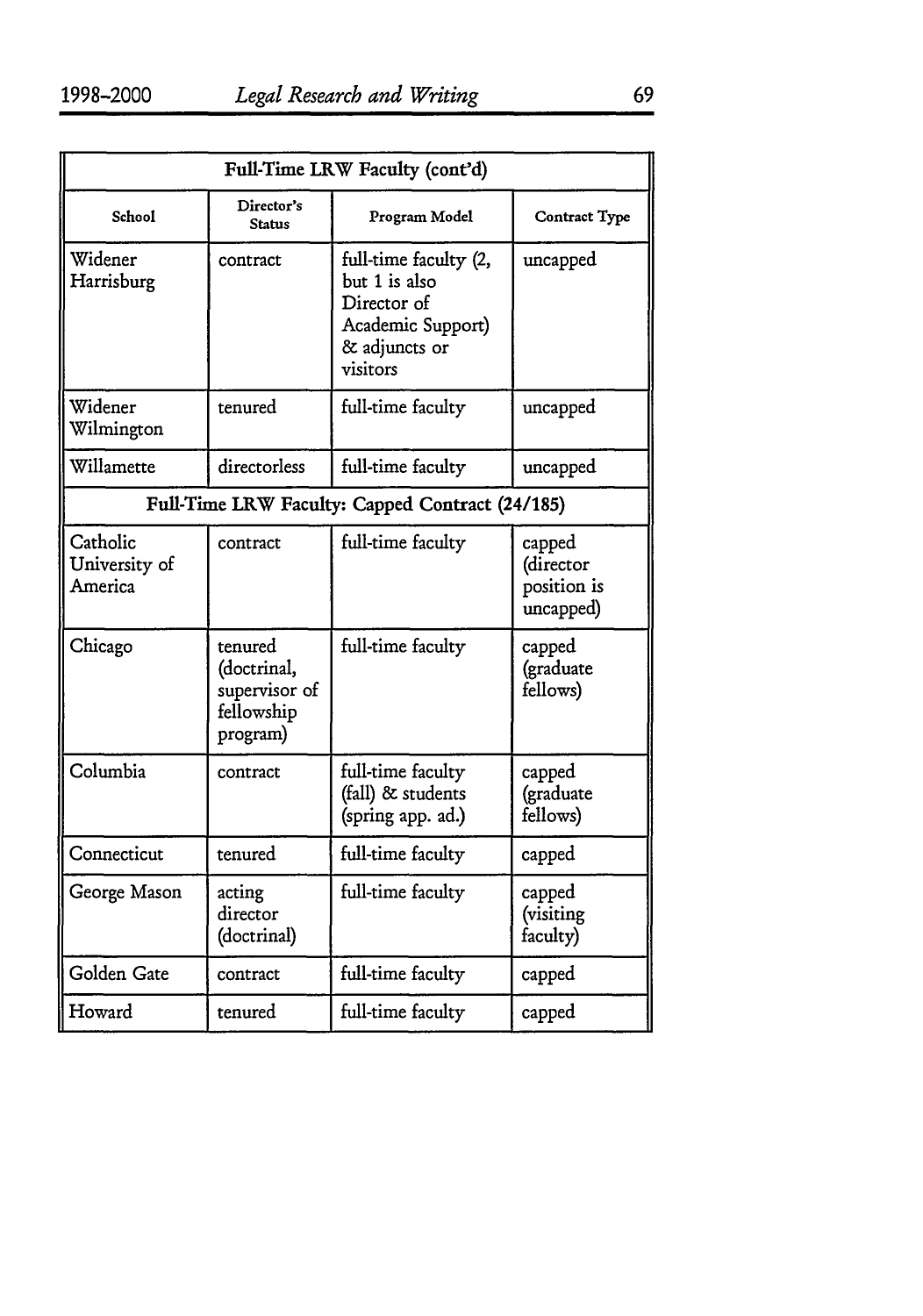| Full-Time LRW Faculty - Capped Contract (cont'd) |                                                                                                  |                                                        |                                                 |
|--------------------------------------------------|--------------------------------------------------------------------------------------------------|--------------------------------------------------------|-------------------------------------------------|
| School                                           | Director's<br><b>Status</b>                                                                      | Program Model                                          | <b>Contract Type</b>                            |
| Illinois                                         | contract                                                                                         | full-time faculty                                      | capped<br>(director<br>position is<br>uncapped) |
| Louisiana State                                  | contract                                                                                         | full-time faculty                                      | capped                                          |
| Miami                                            | doctrinal                                                                                        | full-time faculty (4<br>full-time) &<br>part-time (18) | capped                                          |
| Michigan State                                   | contract                                                                                         | full-time faculty                                      | capped                                          |
| Nevada                                           | tenure-track                                                                                     | full-time faculty                                      | capped                                          |
| New York<br>University                           | contract                                                                                         | full-time faculty                                      | capped                                          |
| Roger Williams                                   | doctrinal                                                                                        | full-time faculty                                      | capped                                          |
| Samford                                          | tenured                                                                                          | full-time faculty<br>(half-time) &<br>students         | no contract                                     |
| San Diego                                        | directorless<br>(rotating<br>coordinator-<br>ship without<br>supervisory<br>responsi-<br>bility) | full-time faculty                                      | capped                                          |
| Stanford                                         | no program                                                                                       | full-time faculty                                      | capped<br>(fellows)                             |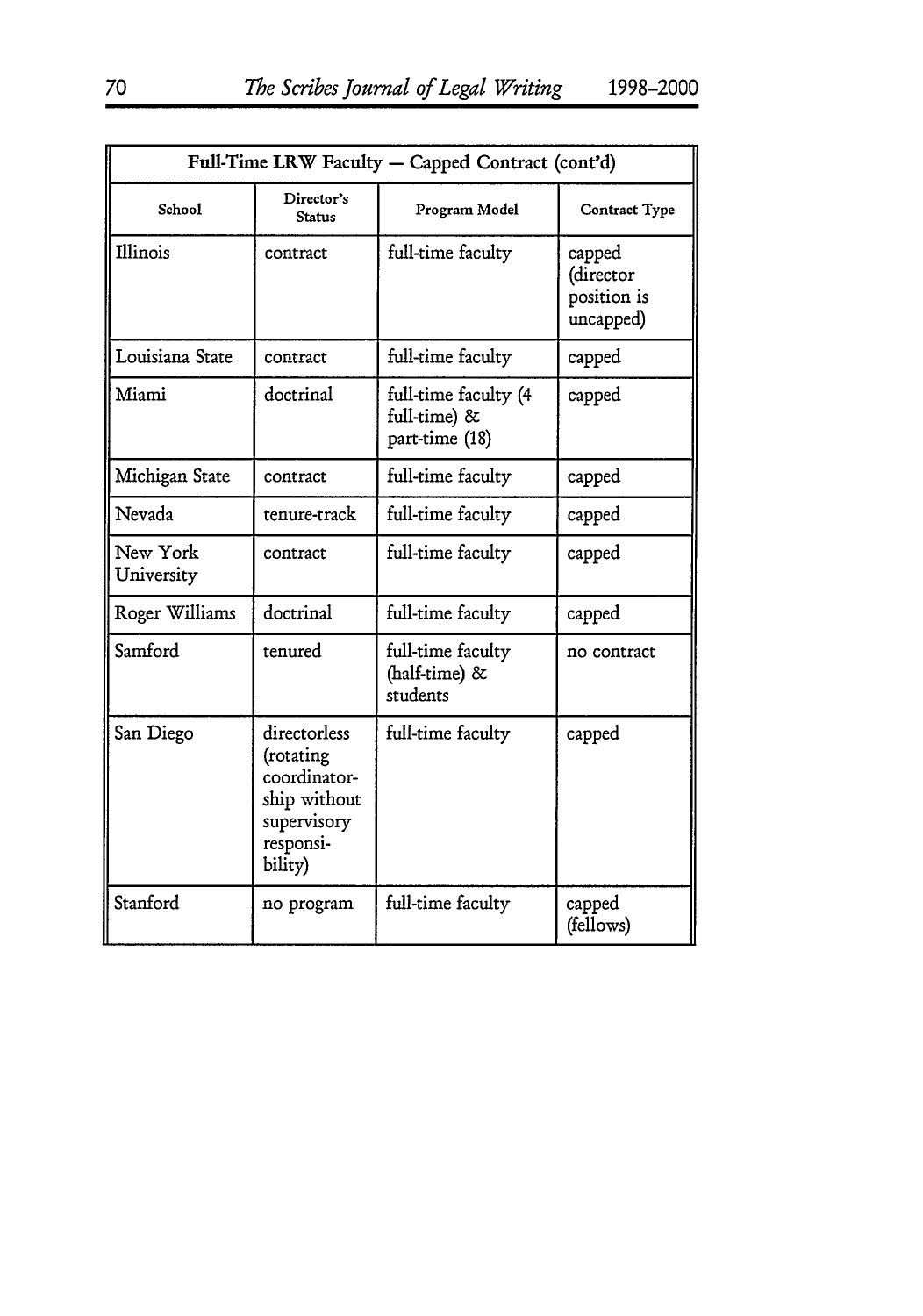| Full-Time LRW Faculty - Capped Contract (cont'd) |                             |                   |                                                                       |
|--------------------------------------------------|-----------------------------|-------------------|-----------------------------------------------------------------------|
| School                                           | Director's<br><b>Status</b> | Program Model     | Contract Type                                                         |
| State University<br>of New York<br>(Buffalo)     | contract                    | full-time faculty | capped<br>(director<br>position will<br>be uncapped<br>for 2000–2001) |
| Syracuse                                         | contract                    | full-time faculty | capped<br>(director<br>position is<br>uncapped)                       |
| Toledo                                           | contract                    | full-time faculty | capped                                                                |
| Tulane                                           | directorless                | full-time faculty | capped<br>(fellows)                                                   |
| Vermont Law<br>School                            | tenured                     | full-time faculty | capped                                                                |
| Villanova                                        | tenured<br>(doctrinal)      | full-time faculty | capped                                                                |
| Wayne State                                      | contract                    | full-time faculty | capped                                                                |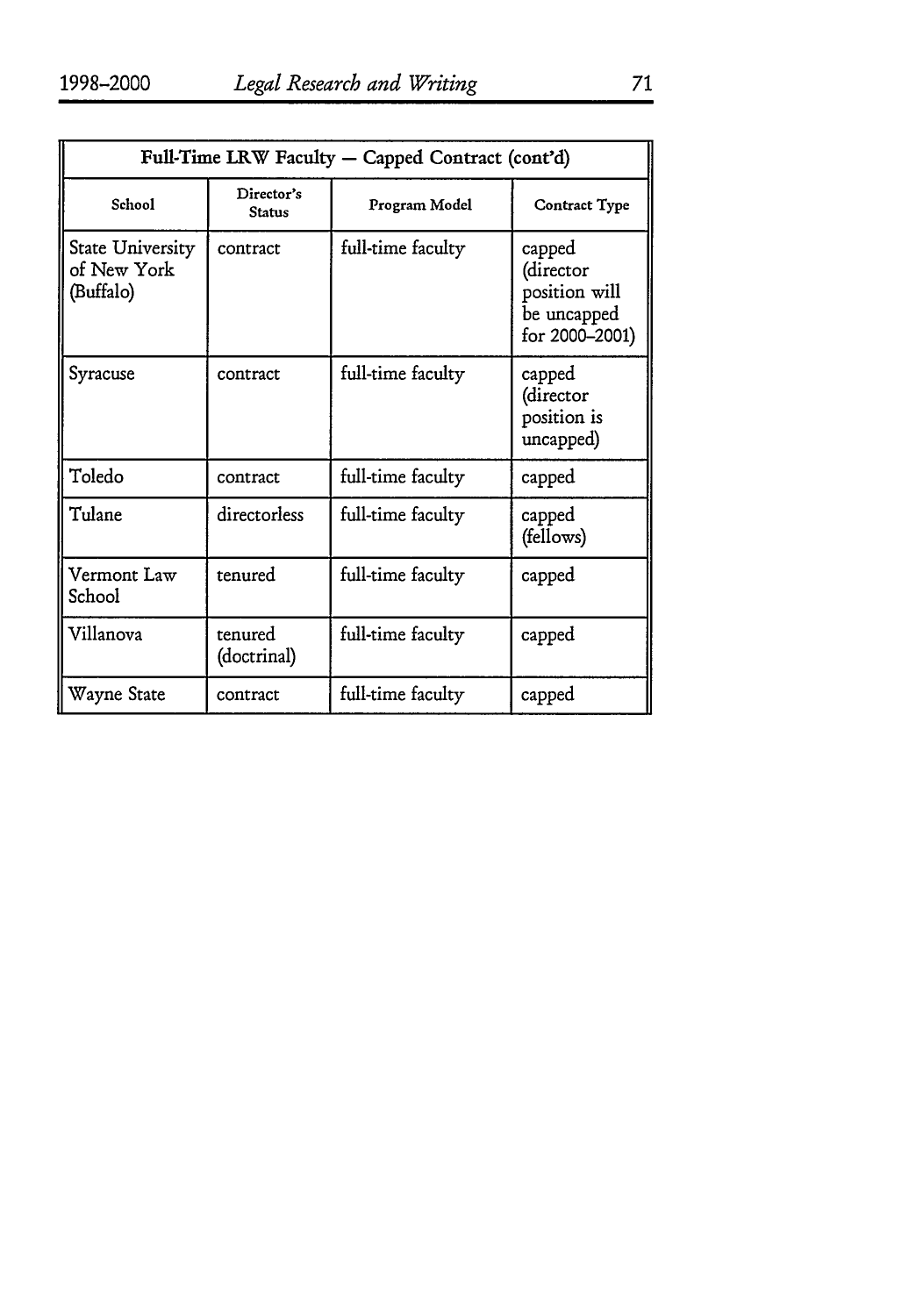| Full-Time LRW Faculty: Unknown Status (2/185) |                                                                    |                                                                                     |                      |
|-----------------------------------------------|--------------------------------------------------------------------|-------------------------------------------------------------------------------------|----------------------|
| School                                        | Director's<br>Status                                               | Program Model                                                                       | Contract Type        |
| Rutgers-<br>Newark                            | librarian                                                          | full-time faculty<br>(listed as adjuncts)                                           | unknown              |
| Santa Clara                                   | directorless                                                       | full-time faculty                                                                   | unknown              |
|                                               |                                                                    | Adjunct-Based Programs (38/185)                                                     |                      |
| American                                      | contract<br>(hired a<br>tenure-track<br>director for<br>2000-2001) | adjuncts (hiring<br>some full-time<br>faculty for 2000-<br>2001)                    |                      |
| Arizona                                       | contract                                                           | adjuncts (spring, 3<br>credits) & doctrinal<br>faculty (fall<br>semester, 1 credit) |                      |
| Baltimore                                     | tenured                                                            | adjuncts                                                                            |                      |
| Boston<br>University                          | contract                                                           | adjuncts                                                                            | uncapped<br>director |
| California-<br>Davis                          | contract                                                           | adjuncts                                                                            | uncapped<br>director |
| California-<br>Hastings                       | contract                                                           | adjuncts                                                                            |                      |
| Creighton                                     | contract                                                           | adjuncts                                                                            |                      |
| District of<br>Columbia                       | tenure-track                                                       | adjuncts                                                                            |                      |
| Emory                                         | contract                                                           | adjuncts (will use<br>full-time faculty in<br>2000-2001)                            |                      |
| Fordham                                       | tenured                                                            | adjuncts                                                                            |                      |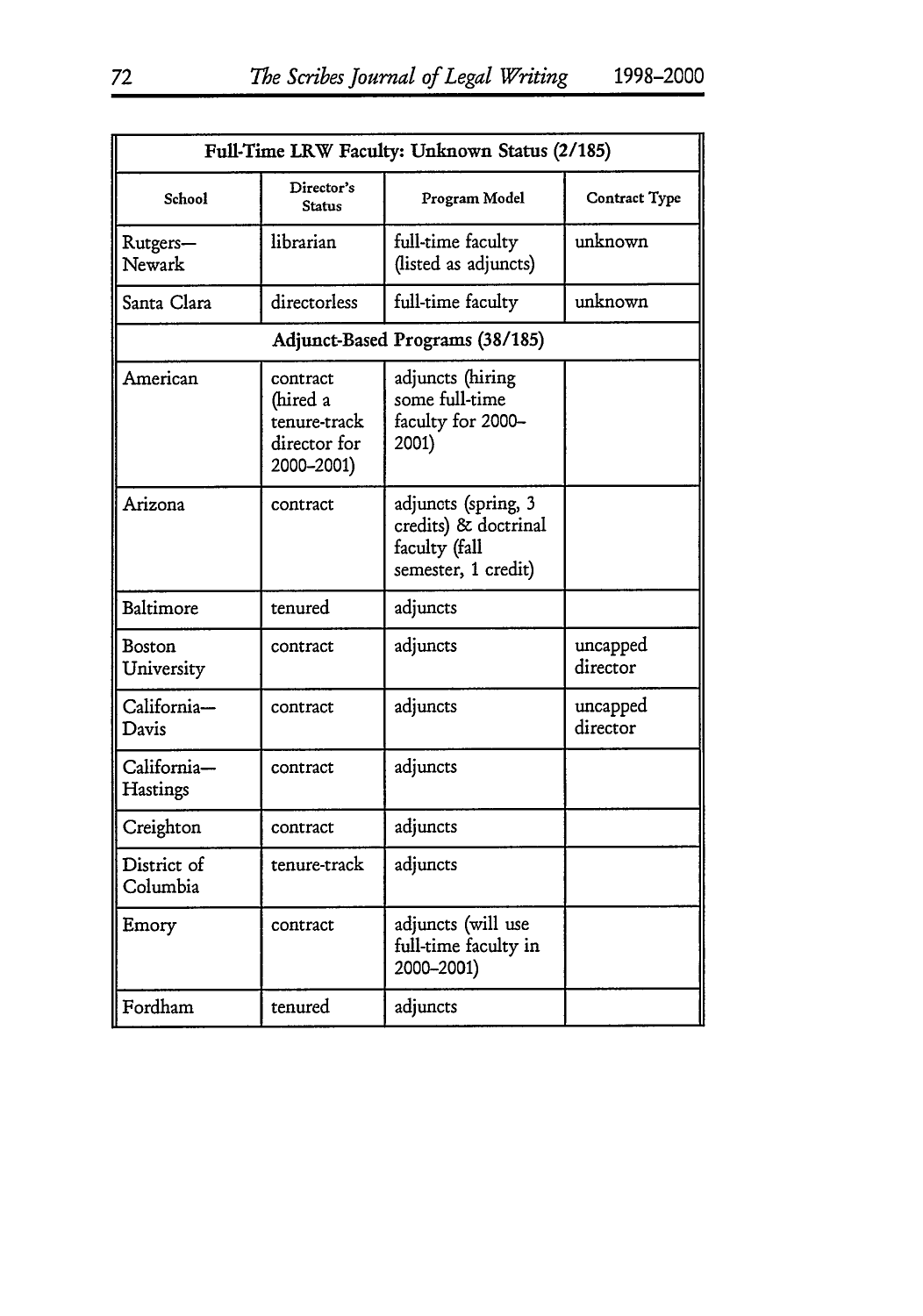| Adjunct-Based Programs (cont'd) |                                |                                             |                                                                    |
|---------------------------------|--------------------------------|---------------------------------------------|--------------------------------------------------------------------|
| School                          | Director's<br>Status           | Program Model                               | Contract Type                                                      |
| Franklin Pierce<br>Law Center   | contract                       | adjuncts & 1<br>doctrinal professor         | uncapped<br>director                                               |
| George<br>Washington            | contract                       | adjuncts                                    |                                                                    |
| Houston                         | contract                       | adjuncts                                    |                                                                    |
| Kentucky                        | librarian                      | adjuncts                                    |                                                                    |
| Loyola-<br>Chicago              | contract                       | adjuncts                                    |                                                                    |
| Marquette                       | tenure-track                   | adjuncts                                    |                                                                    |
| Memphis                         | tenure-track                   | adjuncts                                    |                                                                    |
| Minnesota                       | contract                       | adjuncts                                    |                                                                    |
| New England                     | tenured                        | adjuncts                                    |                                                                    |
| New York Law<br>School          | tenured                        | adjuncts                                    |                                                                    |
| North Carolina                  | contract                       | adjuncts                                    | director and<br>deputy<br>director are on<br>uncapped<br>contracts |
| Ohio Northern                   | contract                       | adjuncts                                    |                                                                    |
| Oklahoma                        | tenured<br>(associate<br>dean) | adjuncts, students,<br>& assistant director |                                                                    |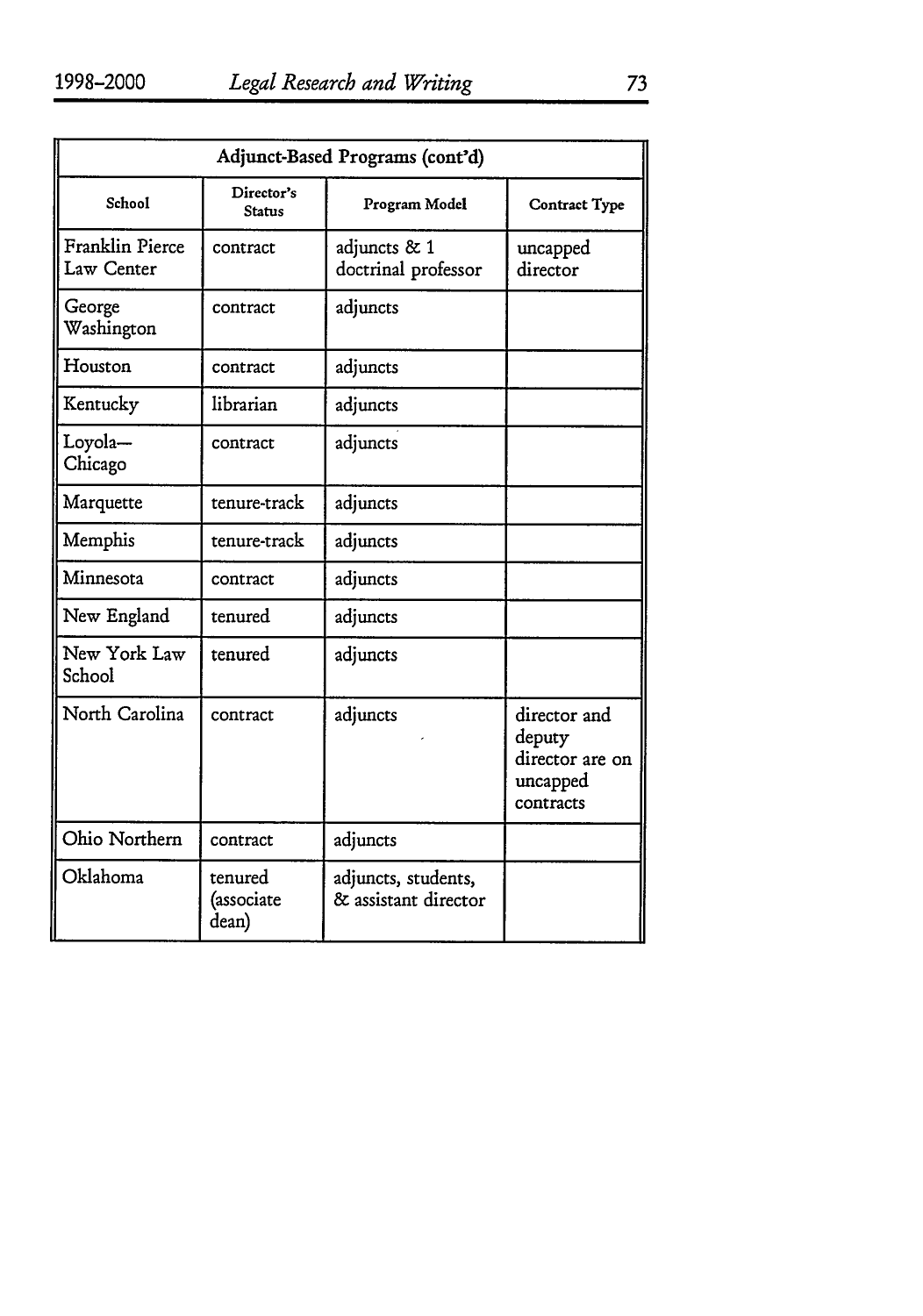| Adjunct-Based Programs (cont'd) |                                                                                                                              |                                             |               |
|---------------------------------|------------------------------------------------------------------------------------------------------------------------------|---------------------------------------------|---------------|
| School                          | Director's<br><b>Status</b>                                                                                                  | Program Model                               | Contract Type |
| Regent                          | tenured<br>(doctrinal,<br>but status<br>unclear: will<br>do search for<br>director and<br>other faculty<br>in 2000-<br>2001) | adjuncts                                    |               |
| Richmond                        | librarian                                                                                                                    | adjuncts                                    |               |
| San Francisco                   | tenured                                                                                                                      | adjuncts                                    |               |
| Seton Hall                      | librarian                                                                                                                    | adjuncts                                    |               |
| South Carolina                  | tenured<br>(doctrinal)<br>(hired new<br>tenure-track<br>director for<br>2000-2001)                                           | adjuncts                                    |               |
| Southern<br>Methodist           | contract                                                                                                                     | adjuncts                                    |               |
| St. Mary's                      | tenured                                                                                                                      | adjuncts (writing) &<br>students (research) |               |
| Texas Southern                  | directorless<br>(associate<br>dean is a<br>coordinator)                                                                      | adjuncts (on<br>contract)                   |               |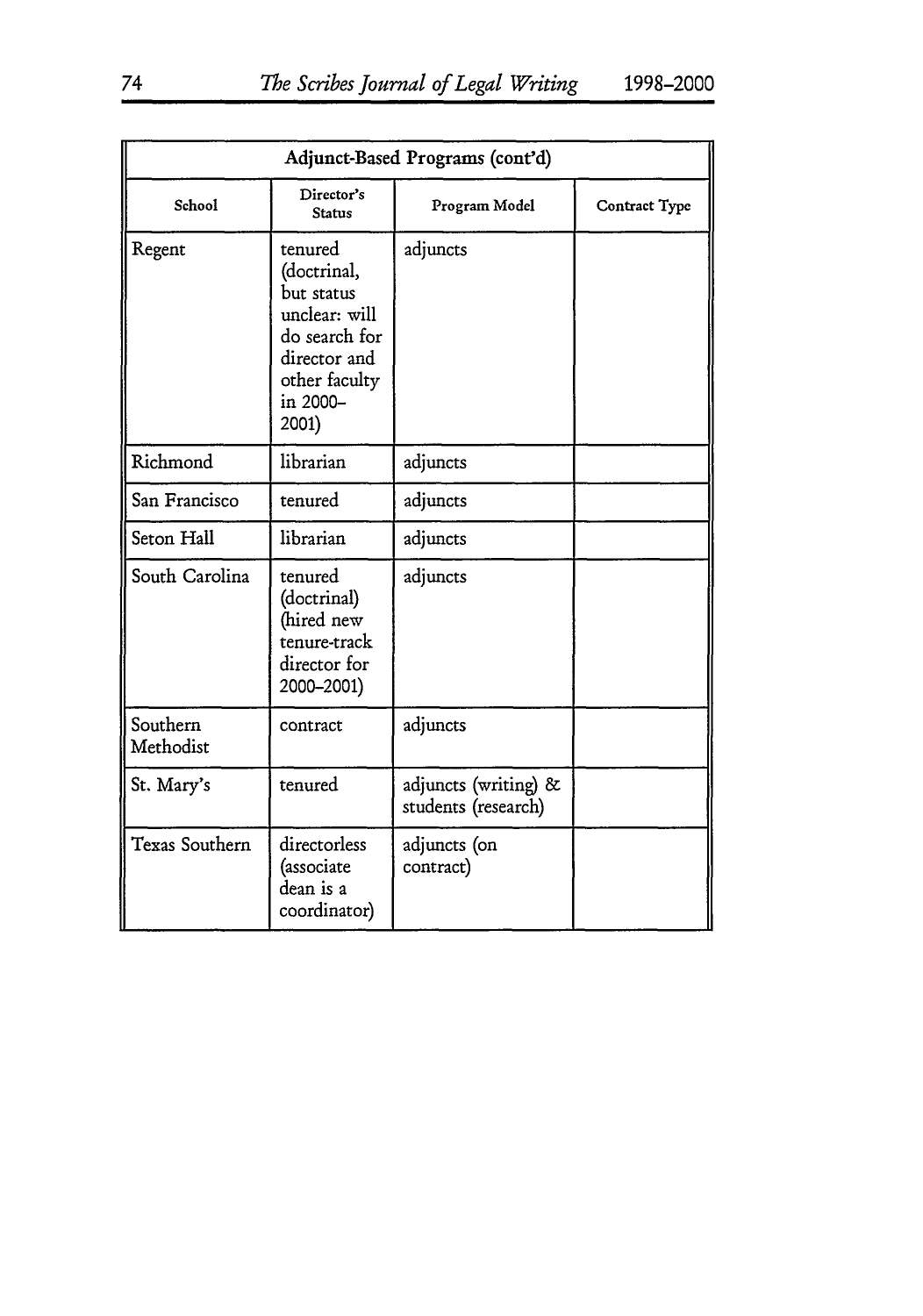| Adjunct-Based Programs (cont'd) |                                                                                                                                                                          |                                 |               |
|---------------------------------|--------------------------------------------------------------------------------------------------------------------------------------------------------------------------|---------------------------------|---------------|
| School                          | Director's<br><b>Status</b>                                                                                                                                              | Program Model                   | Contract Type |
| Texas Wesleyan                  | contract<br>(position is<br>tenure-track,<br>but the<br>current<br>acting<br>director is<br>on a clinical<br>appoint-<br>ment;<br>assistant<br>director is<br>part-time) | adjuncts                        |               |
| Vanderbilt                      | contract                                                                                                                                                                 | adjuncts                        |               |
| Western State<br>University     | tenure-track                                                                                                                                                             | adjuncts (new for<br>2000-2001) |               |
| William and<br>Mary             | tenured (vice<br>dean/<br>clinician)                                                                                                                                     | adjuncts                        |               |
| William<br>Mitchell             | tenured                                                                                                                                                                  | adjuncts                        |               |
| Wisconsin                       | contract                                                                                                                                                                 | adjuncts                        |               |
| Yeshiva<br>(Cardozo)            | contract                                                                                                                                                                 | adjuncts                        |               |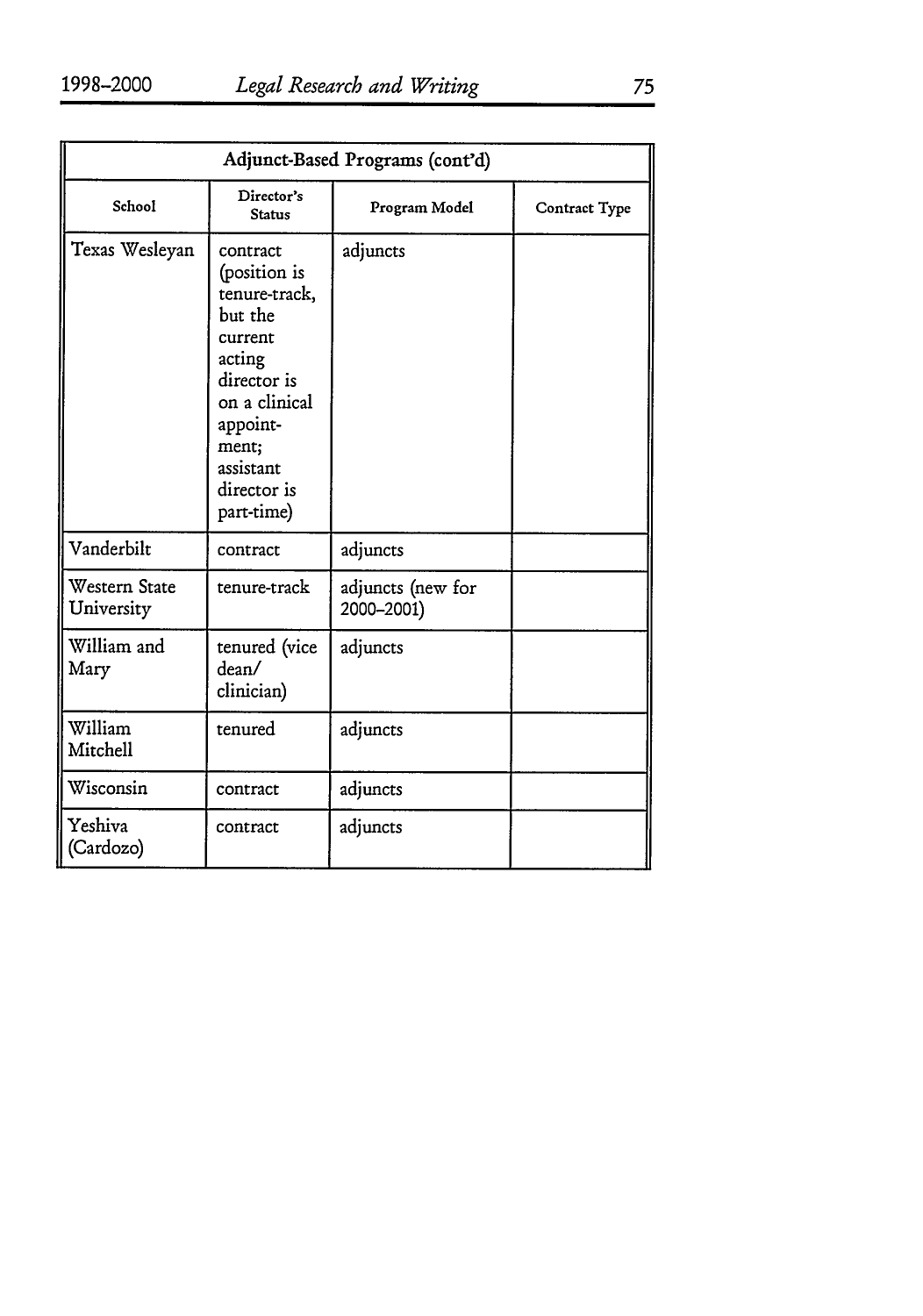| Doctrinal Faculty as LRW Teachers (15/185) |                                                                                                              |                                                                                                            |                                                                                      |
|--------------------------------------------|--------------------------------------------------------------------------------------------------------------|------------------------------------------------------------------------------------------------------------|--------------------------------------------------------------------------------------|
| School                                     | Director's<br><b>Status</b>                                                                                  | Program Model                                                                                              | Contract Type                                                                        |
| Akron                                      | tenured<br>(doctrinal)                                                                                       | doctrinal faculty                                                                                          |                                                                                      |
| City University<br>of New York             | tenured                                                                                                      | doctrinal faculty                                                                                          |                                                                                      |
| Harvard                                    | no program<br>(advertised<br>opening for<br>contract staff<br>position for<br>2000-2001<br>academic<br>year) | doctrinal faculty &<br>students<br>(advertisement<br>suggests possible<br>fellowships)                     | uncapped<br>(advertisement<br>permits long-<br>term contract<br>for the<br>director) |
| Inter-American                             | tenured<br>coordinators                                                                                      | doctrinal faculty &<br>adjuncts                                                                            |                                                                                      |
| Iowa                                       | no program                                                                                                   | doctrinal faculty                                                                                          |                                                                                      |
| Kansas                                     | tenured<br>(doctrinal)                                                                                       | no other faculty                                                                                           |                                                                                      |
| Maryland                                   | contract                                                                                                     | doctrinal faculty,<br>full-time legal-<br>writing faculty (1),<br>& adjuncts                               | uncapped (1<br>full-time<br>professor and<br>director)                               |
| Nebraska                                   | tenured<br>(doctrinal)                                                                                       | doctrinal & adjuncts                                                                                       |                                                                                      |
| New Mexico                                 | contract                                                                                                     | doctrinal faculty<br>(considering<br>proposal for full-<br>time legal-writing<br>faculty for<br>2000-2001) |                                                                                      |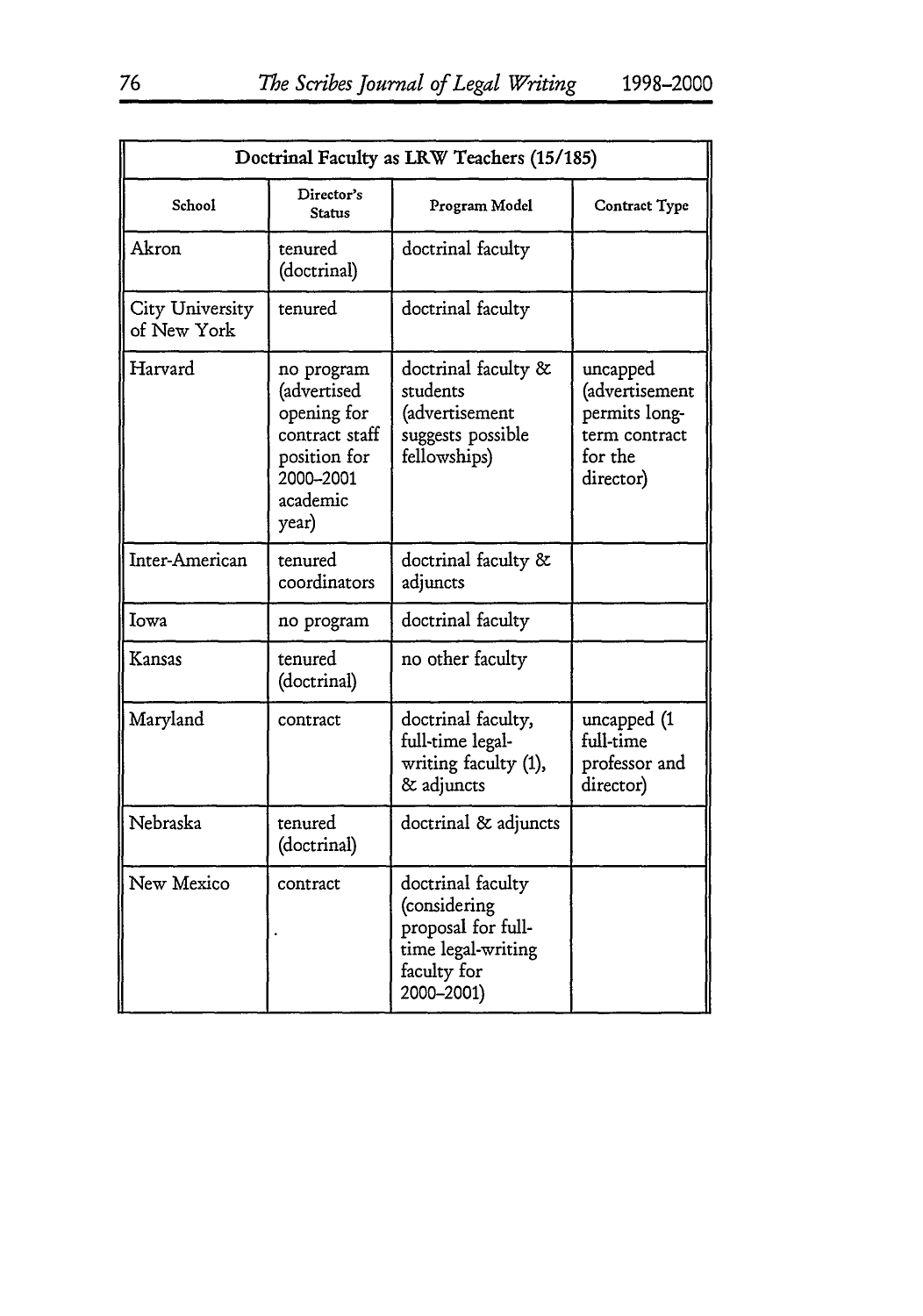| Doctrinal Faculty as LRW Teachers (cont'd) |                                                                                       |                                                                                    |                      |
|--------------------------------------------|---------------------------------------------------------------------------------------|------------------------------------------------------------------------------------|----------------------|
| School                                     | Director's<br>Status                                                                  | Program Model                                                                      | <b>Contract Type</b> |
| North Carolina<br>Central                  | no program                                                                            | doctrinal                                                                          |                      |
| Ohio State                                 | contract<br>(converted<br>to tenure-<br>track for<br>2000-2001)                       | doctrinal faculty                                                                  |                      |
| Tennessee                                  | tenured                                                                               | doctrinal faculty,<br>adjuncts, & students                                         |                      |
| Washington and<br>Lee                      | tenured<br>(doctrinal;<br>faculty<br>coordinator<br>for each<br>semester)             | doctrinal faculty                                                                  |                      |
| Wyoming                                    | no program<br>(considering<br>search for<br>director in<br>2000–2001 or<br>2001-2002) | doctrinal faculty<br>(considering new<br>program for<br>2000-2001 or<br>2001-2002) |                      |
| Yale                                       | contract                                                                              | doctrinal faculty &<br>students                                                    |                      |